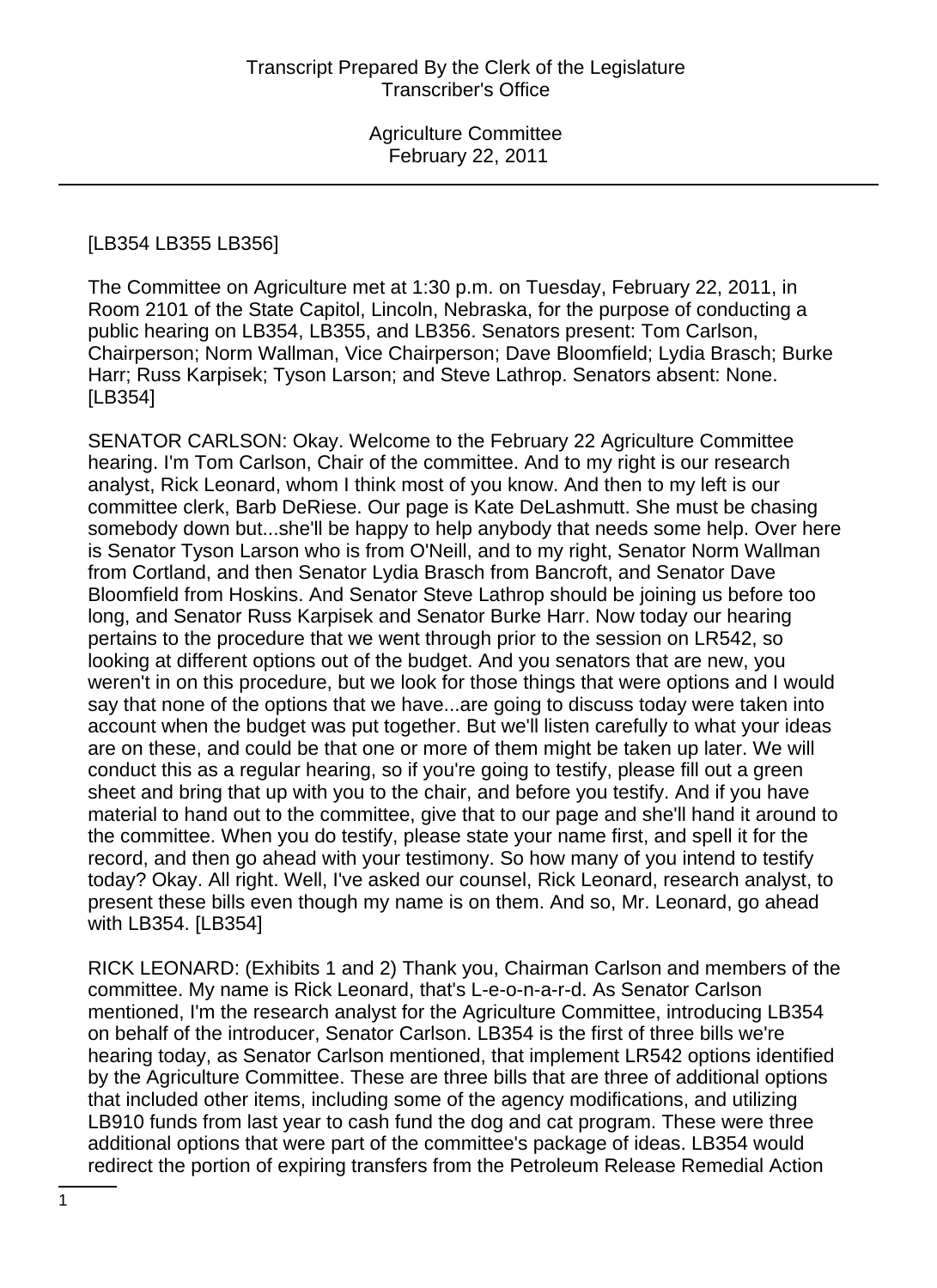Agriculture Committee February 22, 2011

Fund that currently go to the EPIC Fund, to temporarily replace...be available for replacement of General Funds supporting regulation of petroleum product dispenser devices under the Weights and Measures Program. Each year since 2004, \$1.5 million has been transferred out of the...what we used to call the LUST Fund, and I'll use that from here on out. It's easier to say, for the Petroleum Release Fund. It has been transferred to the EPIC Fund to help meet the obligations of the Ethanol Production Incentive Program. Under current law, the last EPIC transfer will occur July 1 of this year. LB354 would direct \$400,000 in each of the next two bienniums to the Weights and Measures Program beginning in July 1, 2012, which would leave approximately \$1.3 million that would be retained in the petroleum fund, or the LUST Fund than is currently the case. Petroleum Product Release Fund is composed of petroleum products storage tank fees and an excise tax of nine-tenths of a cent a gallon for gasoline and three-tenths of a cent for diesel. The fund is utilized, as you probably know, as state aid for assessment and cleanup response to leaking underground fuel storage tanks. The incident of the excise tax and the tank fees were looked at in part because they would roughly correspond to the incidents of the Weights and Measures license and inspection fees that fuel marketing system pays. The transfer is contemplated in a spill, and I would point out in your books in the inside cover I provided two items of reference for the committee. One is a review of Weights and Measures Program, inspection program, and the distribution of cash in General Funds for that program. And you see that I've split out or marked off those that are petroleum product dispenser device inspection program. The other one is a analysis, or basically it's from DEQ's annual report of their petroleum release activity, and so those are referenced for you as we go along. Inside that, it's difficult to see...somewhat difficult to see but there's a chart that shows a projection of the Petroleum Release Cash Fund even after contemplating the...the transfer is contemplated in this bill. The concept for temporarily cash funding the Weights and Measures petroleum dispenser device inspection was considered in conjunction with the related Ag Committee option. The committee examined for the potential of implementing a privatized system for scales, and potentially other regulated devices similar somewhat into Kansas model for scale...scale certification regulation in lieu of the government provide annual inspection and certification. The committee included the privatized option only as a study option since the lead time required to implement such a system would not translate in the budget savings system this biennium. Additionally there are numerous, as I think the committee was aware, numerous policy and technical issues if that were an issue that depending on how the budget situation continued to evolve, that the committee felt it would want to look into more carefully. In any event, as Senator Carlson has stated, the privatization option would be seriously considered only if the state budget situation were to continue to deteriorate. Senator Carlson...his bill was introduced in consultation with the petroleum marketers who, while not necessarily endorsing the proposal, has said that they would accept this as an alternative to either privatizing or potentially an alternative if the budget situation were to call for even more drastic action of fully privatizing...cash funding the inspection program, which we calculated during the LR542 process would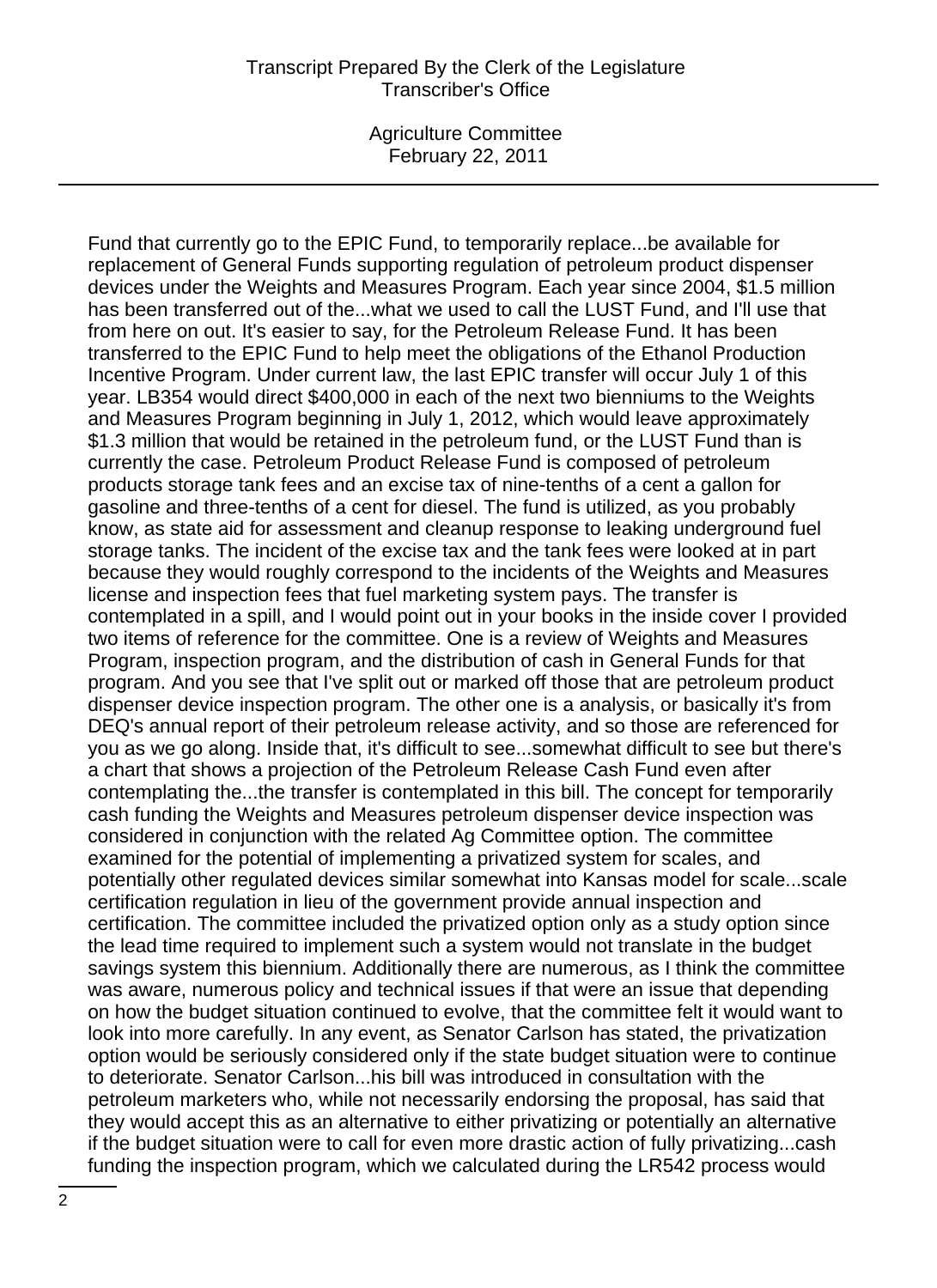Agriculture Committee February 22, 2011

fully cash fund the program, would take anywhere from about two-thirds to 70 percent increase in inspection and license fees. I'll just point out saying that as pointed out in committee comments a Appropriations Committee preliminary budget has been released and at this point that committee has not incorporated any of the LR...this, or any of the other LR542 options put forth by this committee beyond the department's agency modifications. And before I close, Senator, by drawing the committee's attention to staff comment, and it will reflect also...be reflected in the fiscal note, I've suggested two amendments to the bill. One to correct a drafting oversight. This bill would insert a late penalty. We would reclassify what's called a late penalty as a late filing fee for registration and inspection fees. The bill inadvertently only refers to registration fees. It should say both. And additionally, as I've discussed with you, Senator, the bill calls for a one-time transfer of \$400,000 during the second year of the biennium. After discussing with Fiscal Office and the department, there's some issues with...create some cash flow issues for the department. And it would be better to either take \$200,000 a year during the upcoming biennium or maybe skip the first year and just do a second year biennium. The committee amendment I have would just, instead of \$400,000 in 2012 and \$200,000 the next two years, would do just \$200,000 each of the four years, upcoming four years. [LB354]

SENATOR CARLSON: Okay. Thank you, Rick. And Senator Lathrop has joined us in the committee. Any questions of the committee on this bill? I've got some comments but I'm going to wait until we listen to some of our testifiers, so thank you. Is there anybody that wants to testify as a proponent of the bill? Okay, anybody as an opponent of the bill? [LB354]

STEVE MALONE: Good afternoon, Senator Carlson and members of the Ag Committee. My name is Steve Malone. That's S-t-e-v-e M-a-l-o-n-e, and I'm from Martell, Nebraska. And I'm here on behalf of myself. Let me give you a little background why I said that. I formerly, until January 31, was an employee at the Nebraska Department of Agriculture and was the administrator of the Weights and Measures Program for about 32 years. The reason I'm testifying today is that I believe it's necessary that the Weights and Measures Program continue to be funded in the manner that it is, and that means, general...a portion of the program being funded by General Fund appropriation. For those of you that may not be familiar with the program and what Weights and Measures actually does, if you don't mind I'll give you a little brief description. The state has had a Weights and Measures law since it became a state. Actually when we were a territory there's been laws in place dealing with standards for measurement and mass, or for weight. The Department of Agriculture over the years enforces the Weights and Measures Program and requires that all commercially used weighing and measuring devices be licensed by the department and registered and inspected on an annual basis for performance accuracy to ensure that both the buyer and seller are getting what they buy or what they sell. In addition to the device inspection portion of the program, the department does a lot of inspections relating to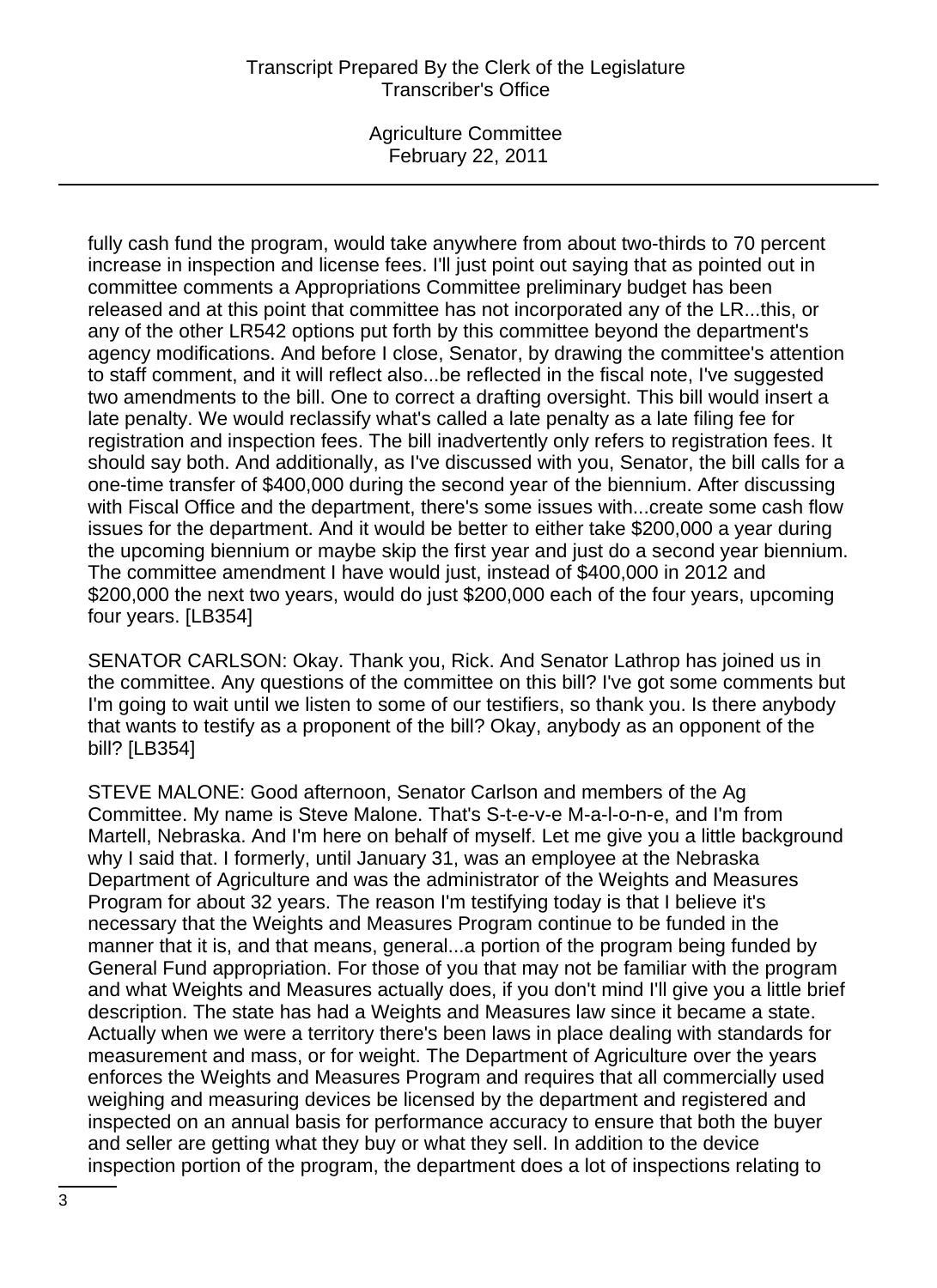Agriculture Committee February 22, 2011

prepackaged commodities. For example, Senators, Mountain Dew is sold by 16 fluid ounces. Well, the department has the ability to go out and determine that that container actually contains the 16 fluid ounces. So if you think of the millions of products that are packaged and in the supermarket, the department this year will probably have in their hands around 100,000 packages that they will actually determine if the package contains what's stated on the label. So you can see that this is definitely a consumer protection program, but we like to think it's also a business protection program because we're making sure there's a level playing field...the department is making sure there's a level playing field for both the buyer and seller and that there's fair competition between businesses, and no one is taking advantage of these representations that they make. Interesting point that you may not know, about \$34 billion of the state's economy is determined by weight, measure, or count. So Weights and Measures has a pretty large impact on the state's economy and a relatively important program to the state. I think most of us...we're all consumers of course. We all buy and sell things. But when we pull up to the gas pump, I think most of you step out and you have a lot of integrity in that measurement. You don't question it. You don't question when you go to the elevator and deliver your corn normally about the moisture, about the weight. So these are things the public pretty much takes for granted. But without the Weights and Measures Program providing some of that assurance with these annual inspections, that wouldn't happen. And that's why I'm saying that I don't believe the funding mix, as far as what it is today, should be changed. And to me, the reason I oppose this bill, is that in three years, in 2015, this bill provides no funding for that petroleum pump inspection. We're going to work off the EPIC Fund or the underground storage tank fees for approximately three years. And then there's no funding source in the future for that portion of the program. To me what that would mean is either in two or three years we're going to have to decide how we're going to fund it now. And once you give up the General Funds, they're not coming back. So either the industry through user fees is going to support a bigger portion of it, which I would assume that would be the next avenue unless you can retain money out of the LUST Fund. So my thoughts are that the public is being protected here by the activities of the Weights and Measures Program. They receive benefit from it, and this is one of those things that needs to be funded, a portion of it needs to continue to be funded by the taxpayers. This is something the taxpayers cannot do for themselves. There's no way you can determine if you've got 5 gallons in your fuel tank. There's no way you can hold that package of hamburger in your hand and determine that it weighed 1.36 pounds. It's just impossible. So this is a function of government that should be continued to be funded by a portion of it by the taxpayers. There's a few things in the bill that I marked down as questions and I think Rick indicated some concerns with them. The first is that there's...it doesn't speak of funding for fiscal year July 1, 2011, to June 30, 2012. My assumption would be that would mean that the General Funds are staying for that year. And right now according to, I guess, what the Appropriations Committee has said, that is the case. But the bill would provide \$400,000 on July 1, 2012, for that fiscal year and I assume the attempt was to make up for the \$200,000 that might have been lost in 2011-12. But there's actually no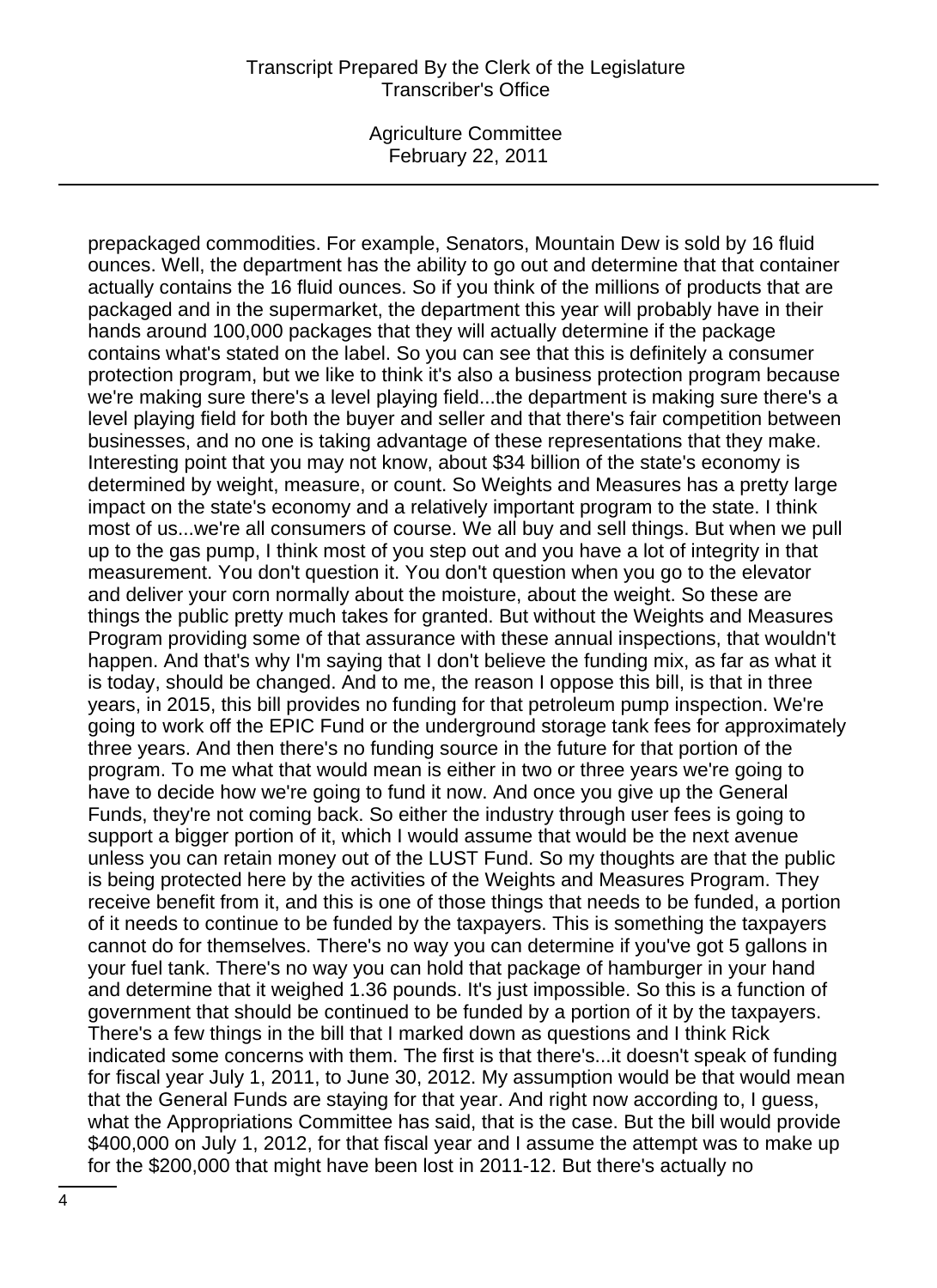appropriation for that additional \$200,000 in '12-13. And, of course, the main concern is after 2014 there is no funding source to make up this \$200,000 that would be coming from the EPIC Fund. Last is the item that Rick mentioned with respect to the penalties. There's a 25 percent penalty fee for people who don't pay their device, inspection, and registration fees on time. And in the renaming of that, it only speaks to the registration portion of the fees and it needs to include the registration and inspection fees. They're two separate fees in the current statute. Having said that, I'm happy to work at anytime in the future with the committee or anyone else on legislation that improves the Weights and Measures Act. And if...I have no further comments. If you have any questions, I'd be happy to address anything I could. [LB354]

SENATOR CARLSON: Okay, Steve, thank you for your testimony, and thank you for your service over these years. Any questions of the committee of Mr. Malone? What are your feelings...there are a few states that have looked into privatizing. What are your feelings about that? [LB354]

STEVE MALONE: Well, let me first say that for four years...I started with the department in 1972 and in 1979 I went out on my own in a private business, which was a service company that maintained...calibrated, and sold meters for farm delivery trucks, propane and gasoline and diesel fuel. So I have been in the service business. I will guarantee you, if you privatize, you're going to see a shift in the performance accuracy of the devices in the state. Because as a private company, I worked for the person who hired me, and I set those devices in favor of that person. Okay? So you're going to see a shift in where the devices are at now from one point to a more positive place in favor of the device owner. They'll still probably be within the tolerances, but people do use the tolerances to their advantage. And we're talking millions of dollars, not just little amounts. Just an example on gasoline, there's 880 million gallons of gasoline sold in Nebraska on a yearly basis. If you move the distribution of the air from where it is today one cubic inch in favor of the service station or the device owner, you're looking at \$25 million lost to the consumers. So these little tiny fractions that we're talking about accumulatively have massive impacts on the consuming public. So I understand the idea. And if it did take place, I think what you have to remember is the state of Kansas, they spend as much time now investigating and following up on their private agencies in as much manpower and dollars as we spend...as the state of Nebraska spends now checking the devices on an annual basis. So to do it right, you've got to monitor now 145 people in the state of Nebraska, individuals, compared to the devices. Monitoring people is a lot different than checking a mechanical piece of equipment, and it's not a cheap thing. So that's my opinion. [LB354]

SENATOR CARLSON: Okay. Thank you. Any other questions? Thank you for your testimony. [LB354]

STEVE MALONE: Thank you. [LB354]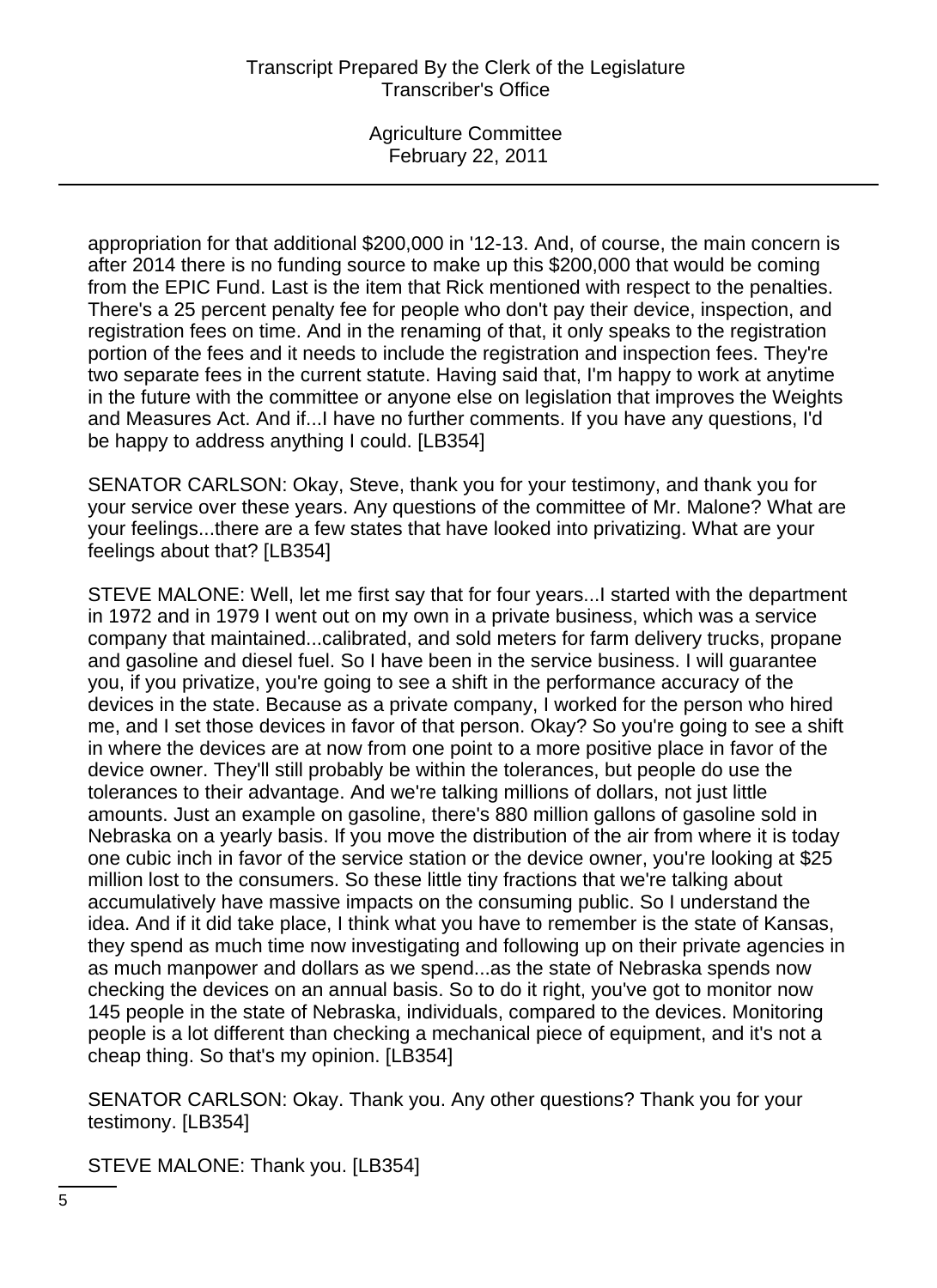SENATOR CARLSON: Anyone else testifying in opposition? All right. Anyone testifying in a neutral position? Welcome. [LB354]

GREG IBACH: Hi, Senator Carlson. Senator Carlson and members of the Agriculture Committee, my name is Greg Ibach, G-r-e-g I-b-a-c-h. I'm the director of the Nebraska Department of Agriculture. I'm testifying on LB354 in a neutral capacity. The bill, has been explained, transfers \$400,000 from the Petroleum Release for Remedial Action Cash Fund to the Weights and Measures Administrative Fund on July 1, 2012, and also transfers \$200,000 more each year between these two funds on the 1st of July, 2013, and the 1st of July, 2014. The bill requires this transferred money to be used to conduct petroleum product dispenser licensing and inspection functions. I'd like to highlight some background of the Department of Agriculture's Weights and Measures Division's activities with petroleum product dispensers. Currently, the department inspects and regulates 23,058 petroleum devices. Under the current funding mix of General Funds and cash funds for the 2010-2011 fiscal year, industry fees fund approximately \$290,000 or 59 percent of the \$490,000 cost to inspect and regulate petroleum devices and state General Funds are used to fund the rest of the cost of approximately \$200,000. In my prepared testimony I had highlighted the discrepancy in the transfer of the \$400,000 in the second year of the biennium, and so I won't go ahead and highlight that since Rick already pointed that out and has proposed an amendment to address that. The other point that we wanted to make that Rick did not address in the preamble was the point that...was brought up by the previous testimony that the bill only transfers money through fiscal year 2014-15. And thus, it is unknown from where continued program funding for this area is to come after that year, if the Legislature desires an ongoing program as currently statutorily required and implemented to this point. I also had in my prepared testimony the point about the two different...the late fees, and so I won't go ahead and highlight those again. I understand the difficult choices facing the Legislature and the work this committee has put forth as part of the process of LR542. I hope you will use the department as a resource as this process moves forward. With me today I have Paul Moyer, who would be Steve Malone's replacement as administrator of the Department of Weights and Measures, and we are happy to answer any questions you might have. [LB354]

SENATOR CARLSON: Okay. Thank you, Director Ibach. Senator Wallman. [LB354]

SENATOR WALLMAN: Thank you, Chairman Carlson. And, Greg, thanks for coming down here. This...do you do also the ethanol blends and everything like that too? [LB354]

GREG IBACH: Yes, there is...we have the capability to check those blends at the same time, and we work in concert with the Attorney General if we find that there's discrepancies in the labeling of those as well. [LB354]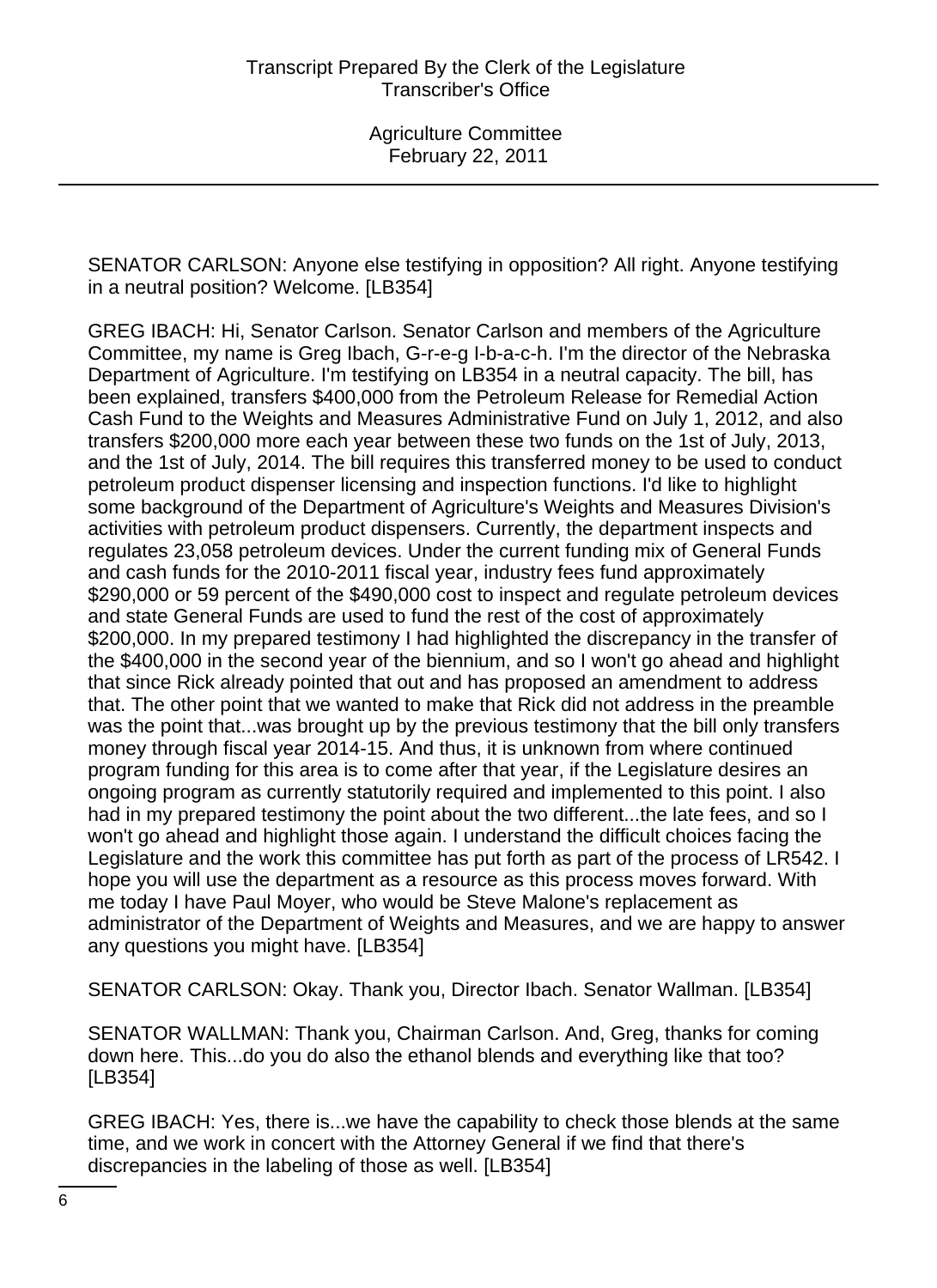SENATOR WALLMAN: Thank you. [LB354]

SENATOR CARLSON: Okay. Any other questions? Seeing none, thank you for your testimony. [LB354]

GREG IBACH: Thank you. [LB354]

SENATOR CARLSON: Anyone else in a neutral position? Seeing none, then from up here, I'm going to make a...just a comment as we close LB354. Again, every committee was looking for options that might be appropriate. This one, in my opinion, coming from the Department of Agriculture was not appropriate because it's not a cut. It's not an elimination of a service. But again, looking at what are the possibilities, I think that this was one of those and so we've had conversation with DEQ as well as the Petroleum Association and listened to what they had to say as well. We're closed now on LB354, and open the hearing on LB355. [LB354]

RICK LEONARD: Thank you again, Chairman Carlson and members of the committee. Again, I'm Rick Leonard, that's L-e-o-n-a-r-d, research analyst for the committee. LB355 again is a second in a series of legislation that would implement certain LR542 options identified by the Agriculture Committee. LB355 specifically amends Section 2-3815 to insert express authorization for the Department of Agriculture to employ an agricultural trade representative who reports directly to the agency director. The bill further states the legislative intent that the department seek to fund this position 50 percent with cooperative funding in cooperation with other entities having a responsibility and interest in expanding and serving international markets for Nebraska agricultural products. You may be aware that the department currently does employ...has created the position of agricultural trade representative and does employ that person. While the department's agricultural promotion program has always worked to promote Nebraska products in international markets, the distinct position of agritrade representative was created in 2007 by the current director. The department's agricultural promotion program is one of the few statutory assignments to the department where the Legislature is granted broad general authority and largely leaves it to the discretion of the department the means deployed to accomplish agricultural promotion objectives. For this reason, it has been an area of the department's budget that has been...or the brunt of budget cuts over the years. This option was, therefore, partly offered as a means of help...of helping to manage potential of additional cuts that may be forthcoming. Additionally, it was envisioned that the department would take a lead role as stated further down in Section 2-3815 in coordinating various ag promotion efforts, including export promotion efforts of various groups such as commodity checkoff programs, trade associations, DED, the private sector, and others. The premise of the bill to seek cooperative funding to fund the position of ag trade representative was seen as additional aid in helping to accomplish the coordination that was envisioned, that's envisioned by this section. The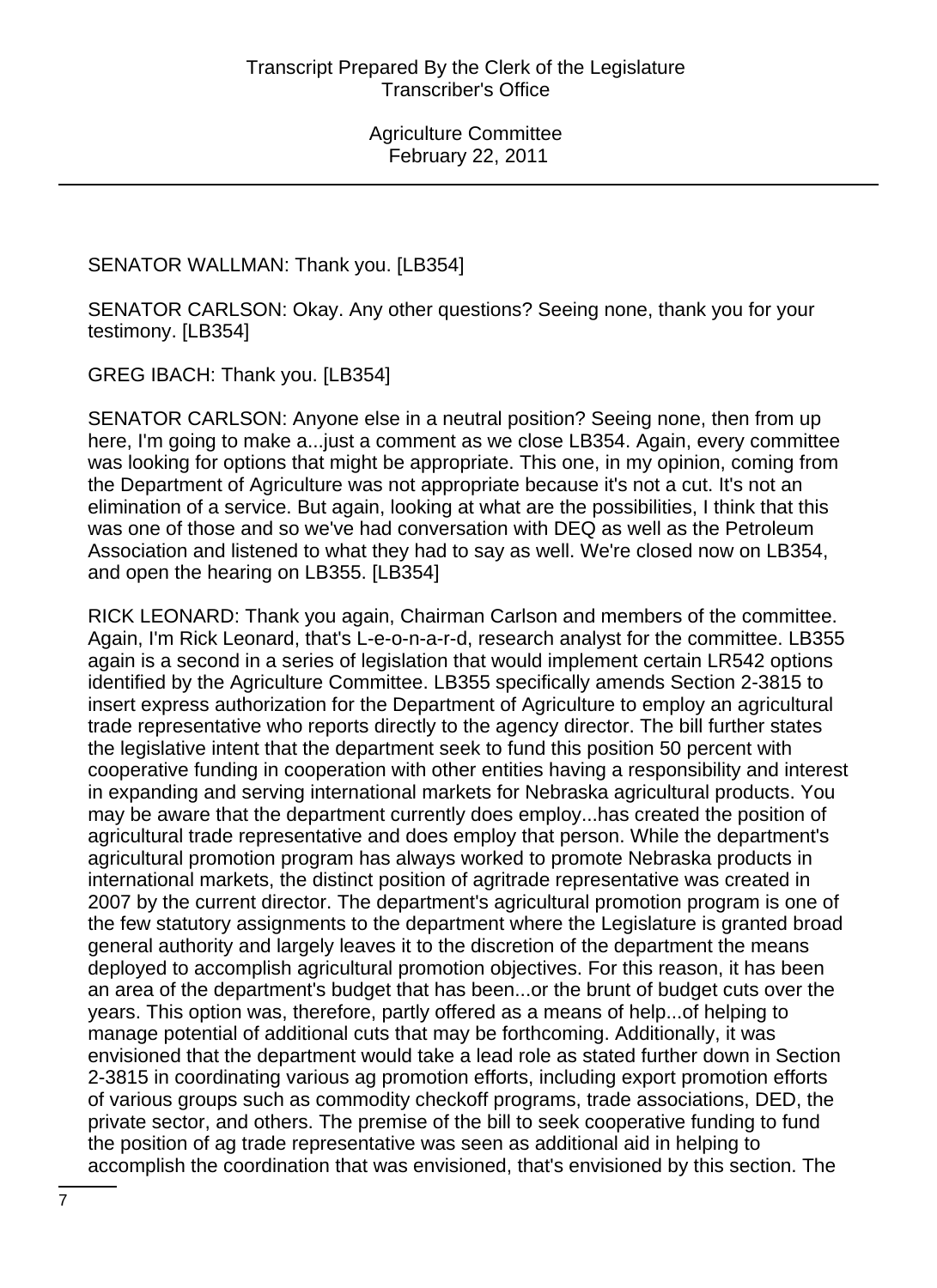Department of Agriculture has from time to time obtained cooperative funding or utilized cooperative funding for specific projects. Given the magnitude of the budget shortfall, that was one option that the committee considered that other entities that do benefit from this program may wish to...may be asked to share in the cost of maintaining this position. Again I would mention that the Appropriations Committee has not incorporated LB355 into preliminary budget. And with that, I would answer any questions. [LB355]

SENATOR CARLSON: Okay. Thank you, Rick. Any questions concerning this bill? Okay. Thank you. Do we have anybody testifying as a proponent of LB355? And anybody as an opponent of LB355? Welcome. [LB355]

JAY REMPE: Good afternoon, Senator Carlson, members of the Agriculture Committee. My name is Jay Rempe, that's J-a-y R-e-m-p-e. I am vice president of governmental relations for Nebraska Farm Bureau, here today on behalf of Nebraska Farm Bureau in opposition to LB355. While we certainly appreciate the spirit or the thought behind the introduction of the bill in looking for, maybe thinking out of the box in trying to achieve different budget savings for General Fund budget, we do have a couple concerns with the approach that's brought forth in LB355. Let me explain those real briefly. First, we're concerned with the way the approach is taken, the continuity of funding from year to year for the trade promotion efforts, and the trade promotion position within the Department of Agriculture. As you no doubt know, trade in exports are very important to Nebraska agriculture. We rely heavily on them and the Department of Agriculture and the Governor and the trade promotion efforts there do a big service in promoting Nebraska products overseas. And one of our concerns is that if you rely on private funding to carry that on, a lot of times it takes many years of effort to get yourself established in an overseas market. And all of a sudden if private funding dries up for a year or two just because of the economy or something else coming up, then that puts a crimp in what you're trying to do overseas in some of those efforts. So we have some concerns, I guess, with the assurance and the continuity of funding from year to year. Secondly, we're concerned with...a lot of times when people...if you rely on private funding, there's probably going to be some strings attached. So commodity organizations or private companies and others that want to promote their product could contribute to the Department of Ag to help fund this position, but they would expect their commodity to be the one promoted overseas. And so there's some smaller commodities in Nebraska that today the Department of Ag can promote overseas and try to help facilitate sales overseas that might lose out if we go to this kind of funding scheme to promote the position. So those are a couple of concerns that we have. We're certainly willing to visit about the issue and continue to dialogue. But we do have those concerns, and so we oppose the bill, so. Be happy to answer any questions. [LB355]

SENATOR CARLSON: Okay. Thank you, Jay, for your testimony. Any questions? Pretty clear. Thank you. [LB355]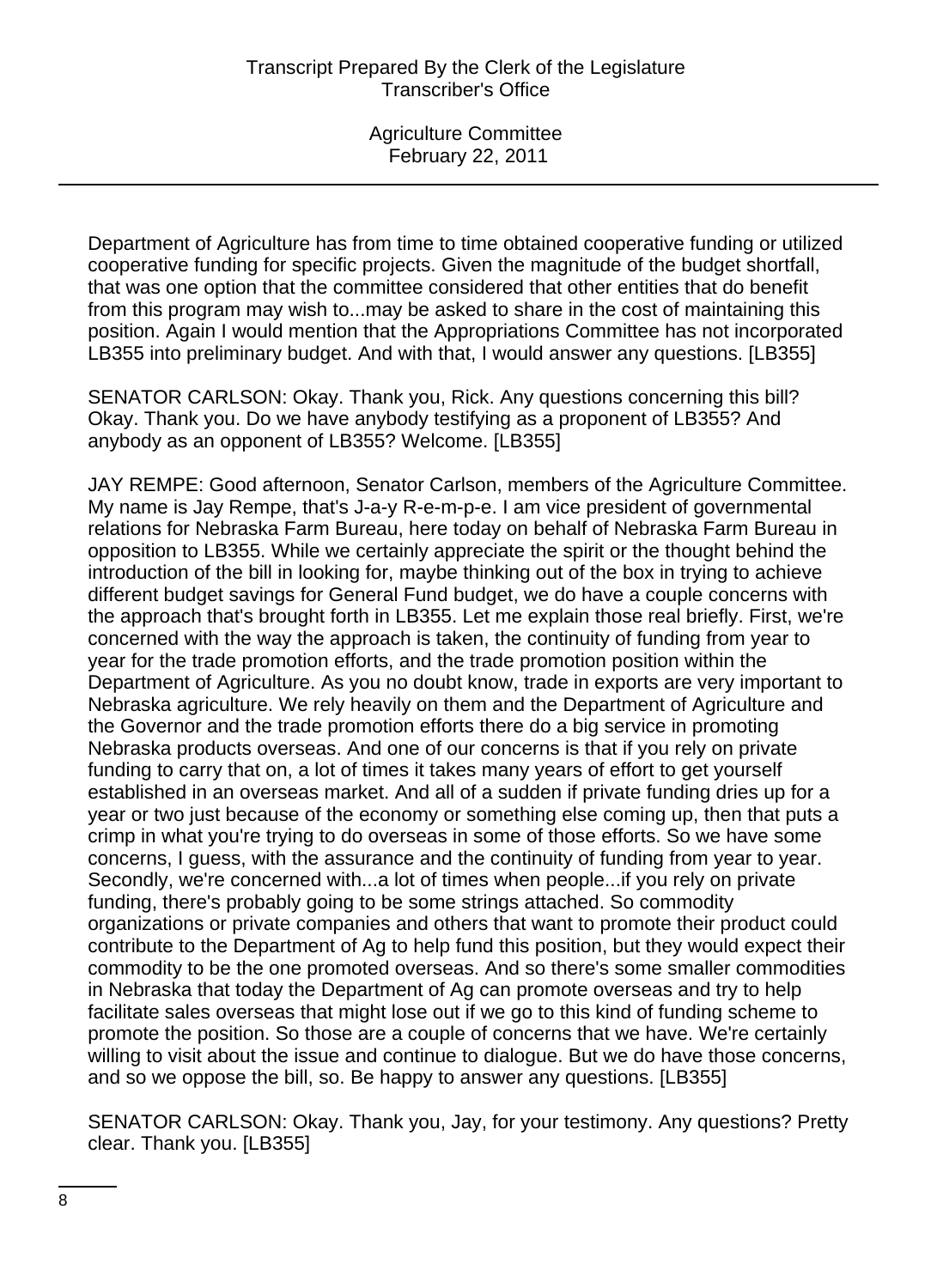#### JAY REMPE: Okay. Yep. [LB355]

SENATOR CARLSON: All right. Anyone else in opposition? Anyone testifying in a neutral position? [LB355]

GREG IBACH: Senator Carlson and members of the Agriculture Committee, my name is Greg Ibach, G-r-e-g I-b-a-c-h. I am the director of the Nebraska Department of Agriculture, and I'm testifying on LB355 in a neutral capacity. This bill provides express authority for the Department of Agriculture to employ an agricultural trade representative. The bill also adds legislative intent that the department seek to fund half of the annual salary and expenditures of the agricultural trade representative position through cooperative funding from private and public entities. The Department of Agriculture currently employs a person who fills the role of ag trade representative. I designated Stan Garbacz to this position in September of 2005 and utilized the title at that time as an indicator of the importance of this function. The agricultural trade representative position advocates for all Nebraska producers to open and expand domestic and international markets. For example, NDA recently teamed with members of the Nebraska Dry Bean Commission to explore opportunities for Nebraska dry bean exports to China. During the same visit, we were able to conduct visits designated to further pork genetic exports as well as prepare for what we hope will eventually be an open market for beef into China. Late last summer we were able to secure an agreement with Taiwanese companies for the purchases of corn, soybeans, and wheat that will total \$436 million to \$516 million over the next two years. In any of these visits we take the opportunity to work on a trade lead that is appropriate, including appointments to discuss other agricultural goods such as irrigation equipment or grain bins. At times we've even discussed the possibility of agricultural education exchanges. The focus is to match Nebraska's producers with markets for the benefit of all Nebraska producers and the state's economy. I can tell you that it's my intention to advocate for all agricultural industries in Nebraska from the largest industries to the smallest industries. I certainly understand the intent of LB355 and I've given this bill considerable thought, and I see it working out in one of three ways. First, public and private entities work with the department to come to some agreement on how to fund half the trade representative position. Second, there are no parties willing to provide funding towards this position, and the state loses a valuable resource. Third, there's willingness by entities to fund the position, but may require the trade representative to dedicate a certain portion or amount of their time promoting their industry. Thus, the funding for some commodities is minimal at best or nonexistent. This may prove formidable in trying to promote all Nebraska agricultural products. Overall, this may limit the opportunities to promote Nebraska products. Because the intent language is permissive and the bill does not prescribe an amount that shall be provided by the entities, it would be difficult to determine whether adequate funding would be available to cash flow this position from year to year, if funding is not continued as currently. Again I understand the difficult issues facing this committee. I hope this gives you some understanding of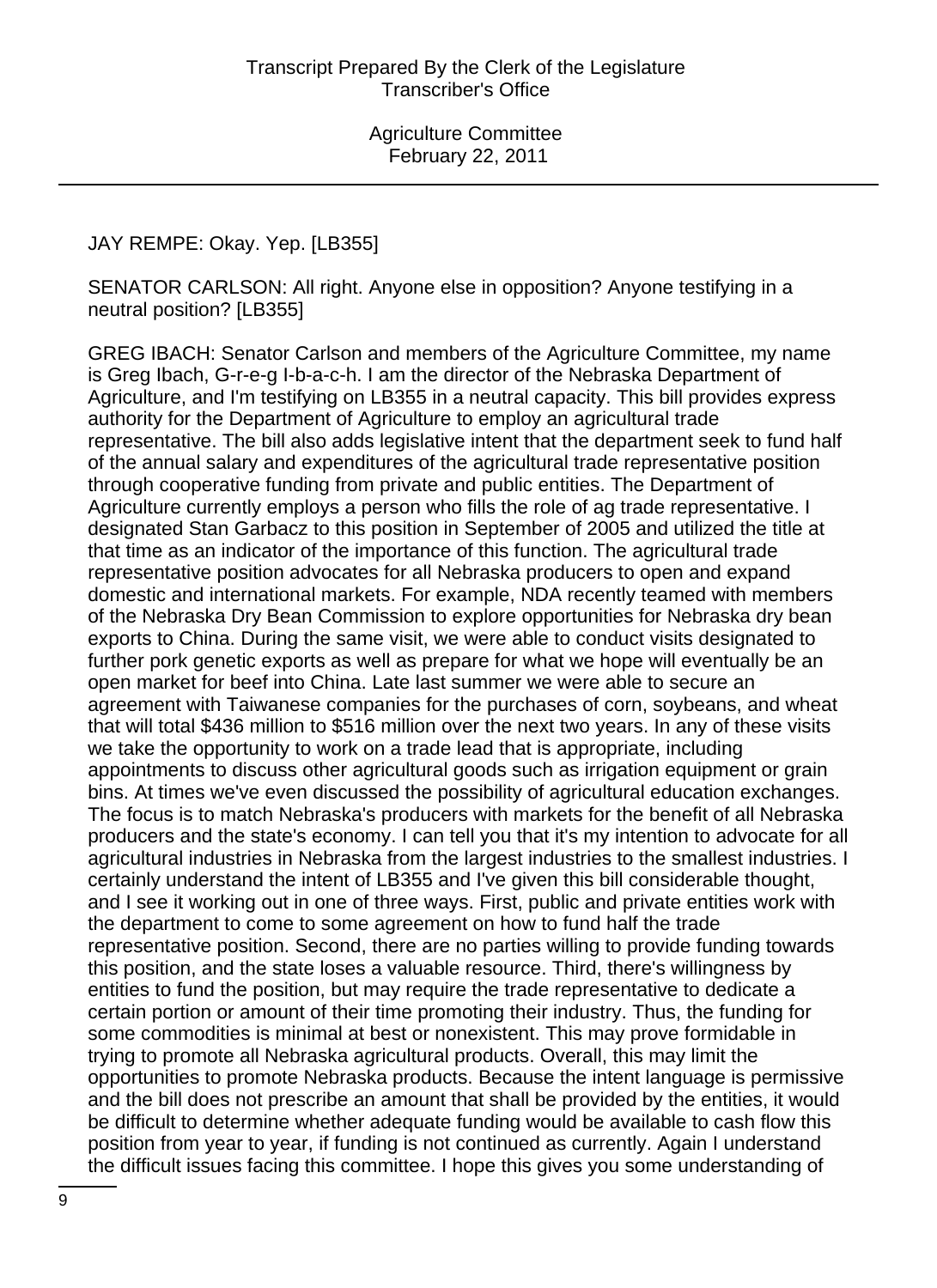the Department of Agriculture's trade representative and would be happy to answer any questions that you might have. [LB355]

SENATOR CARLSON: Okay. Thank you for your testimony. Any questions concerning the trade representative? Senator Brasch. [LB355]

SENATOR BRASCH: Thank you, Chairman. And thank you, Mr. Ibach. I'm not sure I understood. If a Department of Agriculture representative goes to China, can China pick up the expense of travel? I mean, do we allow that today that whoever we're trading with can sponsor...? [LB355]

GREG IBACH: There are times and instances where we have participated in that type of an arrangement. China probably would not be a country that would be interested in that. Taiwan, at times, has done that as part of their efforts to gain attention from U.S. states. But the larger trading countries that have lots of people wooing them aren't as likely to do that. But, yes, we have done that. [LB355]

SENATOR BRASCH: And so in the past, underwriting on behalf of an interested party is acceptable and no strings attached. Basically, it's just a business... [LB355]

GREG IBACH: And, you know, that has...initially a year before the budget downturn we, the department hesitated to accept funding from...to pay for the basic service. If they wanted to do a promotional activity as part of that trade trip, then we would have like the Beef Council fund that beef promotional activity, like an in-store promotion or a reception where we invited vendors. But the basic department staff and travel expenses we didn't seek to be reimbursed. The trip to China that was outlined where we worked with the Dry Bean Commission, the Dry Bean Commission did pay for the director's expenses on that trip, because we were trying to address the, you know, budget shortfall and the expenses. [LB355]

SENATOR BRASCH: Very good, because I was trying to visualize this if there's a policy in place that we will not accept foreign dollars or certain commercial vendors, or does the representative go over there wearing a jacket full of patches saying Cargill, John Deere...? [LB355]

GREG IBACH: No, it wouldn't say, it wouldn't have companies like that on it, right. [LB355]

SENATOR BRASCH: ...you know, that type of thing that they go over like a race car, you know, how all the stickers are. You know how you identify, or you think corporate sponsors--the State Fair has corporate sponsors--and I didn't know if this position would be, you know, a position to recognize the private dollars contributed. [LB355]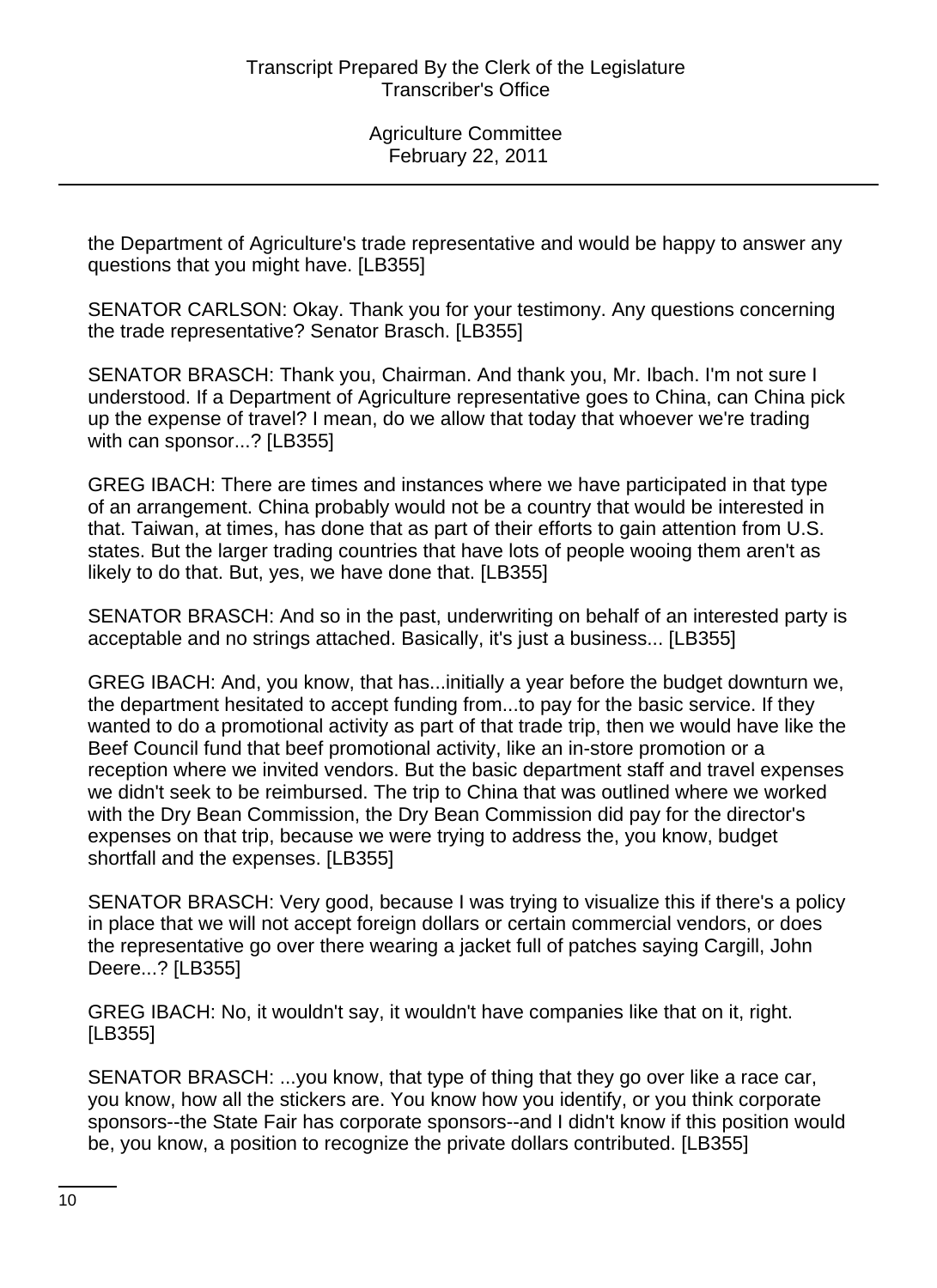GREG IBACH: I think that anytime that, as my testimony outlined, that companies would provide funding or commodity boards that, you know, they have a fiduciary responsibility to the people that contribute those dollars to show how they were invested at some point in time in an audit process. And so I think that they would have...we would have to develop some reporting method or some method to give them credit for the funds they invested over time, yes. [LB355]

SENATOR BRASCH: Thank you, Mr. Ibach. Thank you, Chairman. [LB355]

SENATOR CARLSON: Okay. Any other questions? Okay. Thank you for your testimony. [LB355]

GREG IBACH: Thank you. [LB355]

SENATOR CARLSON: Anyone else in a neutral position? Okay. Seeing none, that closes the hearing on LB355, and we'll go to the hearing on LB356. [LB355]

RICK LEONARD: Thank you again, Senator Carlson. Rick Leonard, you may remember me from LB354 and LB355. (Laughter) But again, Rick Leonard, L-e-o-n-a-r-d, introducing LB356. LB356 amends Section 2-2103 to state legislative intent that the department seek to secure agreements as necessary to authorize expenditure of Rural Rehabilitation Trust assets for administrative costs in implementing the Beginning Farmer Program. The Beginning Farmer Tax Credit Act, if you're familiar with that, was enacted in 1999 with enactment of LB630. Under the act, the owners of agricultural property may qualify for refundable income tax credit by entering rental arrangements with qualified beginning farmers. The incentive to asset owners is in the form of a refundable state income tax credit. The act creates the Beginning Farmer Board that reviews and approves application for certification as a beginning farmer and approves rental agreements as qualifying for the income tax credit available to landowners. Under the program, the department provides staffing and other administrative services to facilitate the board in carrying out its functions. The major program costs include the part-time managerial and clerical FTE, cost of publications and travel, and other expenditures to promote the program in various forms. The department currently expends approximately \$45,000 in carrying out its Beginning Farmer Program responsibilities. The Rural Rehabilitation Trust is a somewhat obscure funding source that the department accounts for in budget sub program 564, ag development. Under this program is authorized by Sections 2-2101 through 2107, the department's ag development division administers the assets of the Rural Rehabilitation Funds. There's somewhat of a history. I'll give you a very shortened history, and I won't go into the history of that but I'll be happy to in questions. But it's the residual fund left over from actions taken in the Great Depression for some agricultural relief funds that came to Nebraska that was...those funds eventually, through a series of a number of events, that round up into a trust fund that we are able to administer at the state level, under federal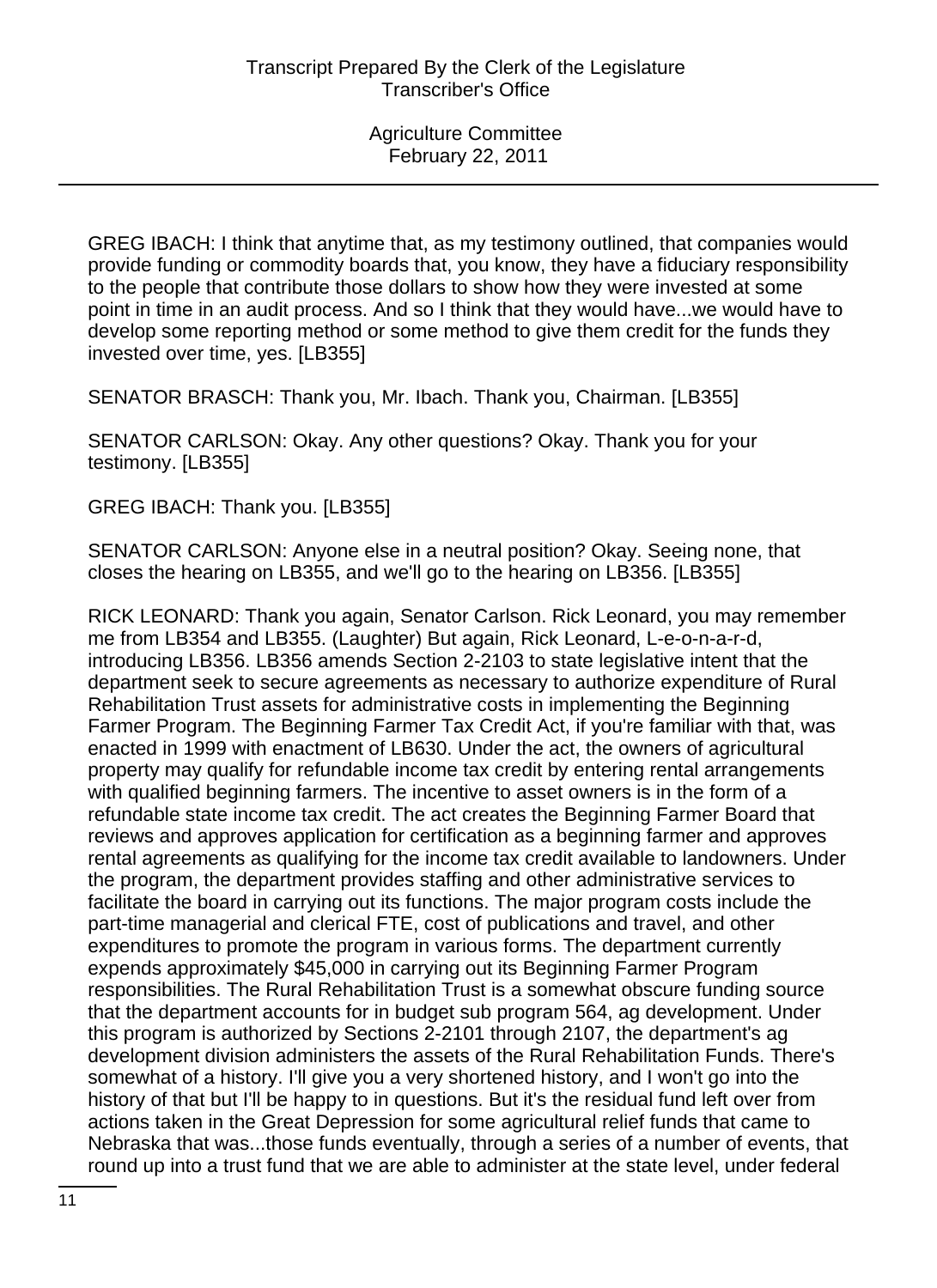Agriculture Committee February 22, 2011

law and pursuant to an agreement with USDA Farm Service Agency, and that's the fund that we're talking about here. Nebraska has maintained the principal in the trust and uses only interest earnings to underwrite ag education programs and leadership programs. I would draw the committee's attention again to the staff comment. When this option was being developed, it was based on an assumption of \$184,000 interest earnings to the fund that were available for expenditure. In the inside cover, I've provided another referenced document that will show a cash flow analysis of the Rural Rehabilitation Trust Fund, as well as on the opposite side, an accounting from the department's budget of current programmatic expenditures for that fund. As you'll see, the actual revenues to the fund include both, and counted in that \$184,000, both gain in the value of the underlying trust asset, its investment value, as well as donations in the form of tuition and donations that are contributed for the various programs, including the Ag Youth Institute, the LEAD Program, etcetera. And so the actual interest from this fund for the most recent year was, I believe I have this misstated here, I think it was...I have \$103,000, so the program could and certainly is an option to look at gaining the permissions and the agreements necessary to utilize this fund in this manner. Likely when this was developed, it was an assumption that adding this additional use of the fund would likely absorb funds that were identified as reinvesting back into the principal to grow the principal. Likely, that funding the \$45,000 would take...would likely come at the cost of displacing other programs that are currently funded by that. These programs are uses of the fund that the directors over years have negotiated with USDA on behalf of the state of Nebraska, but they're not legislated activities. LB356 would...again summarize, as department seek approval to include Beginning Farmer administrative cost as permitted expenditures of trust assets. This was...that will conclude my testimony. [LB356]

SENATOR CARLSON: Okay. Thank you, Rick, for that. Any questions of the committee? Okay. Seeing none, thank you. Do we have anyone testifying as a proponent of LB356? Anyone as an opponent? You're kind of disagreeable today, but go ahead. (Laughter) [LB356]

JAY REMPE: I'm hard to get along with today. Again, my name is Jay Rempe, J-a-y R-e-m-p-e, vice president of governmental relations with Nebraska Farm Bureau, here today on behalf of Nebraska Farm Bureau in opposition to the bill. And I'll just pick up exactly where Mr. Leonard or...on what he said, I guess, or build on what he said. He talked about the possibility of what this bill would displace funding for other programs, and that's where our concern comes in. And it's a tough one for us because we're very supportive of the Beginning Farmer Program and Beginning Farmer Tax Credit Act. We've worked with many senators and groups over the years to try to make that act, the whole program work as well as it can and does. And so we certainly want to see funding for that, but we think General Fund dollars continue to be the appropriate source of funding for that. And where these rural...these rehabilitation funds are going, a lot of them are going to ag education and youth and leadership training programs, which we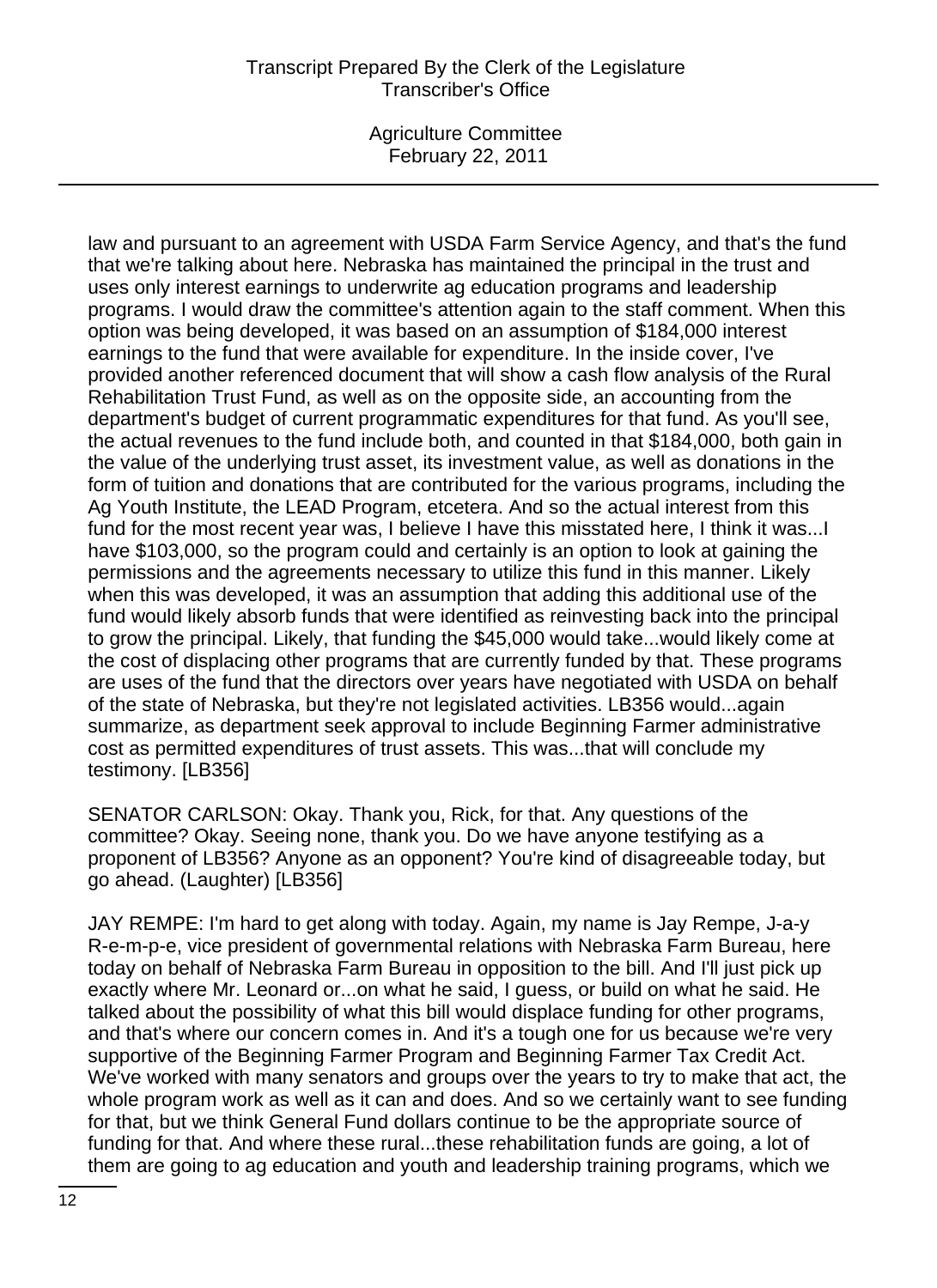think also are very vitally important to the state. And so much so, that we've invested in them as well both in financial resources but in-kind contributions in terms of staffing and providing help to these programs. But it's programs like Nebraska FFA program, the Nebraska LEAD program, which stands for Leadership and Activity, something, I can't remember the D part of that, and then Ag in a Classroom Program which works to educate elementary kids about agriculture in the state and build a base of knowledge about the state's number one economic driver in this state or number one industry. So those programs have always...are also very near and dear to our heart as well. And so our concern is exactly what Mr. Leonard said that this bill would displace funding for those programs and then cause some problems for them as well, and they not be as effective as we want them to be. So with that, I'll be quiet and I'd be happy to answer any questions. [LB356]

SENATOR CARLSON: Okay. Thank you, Jay. Any questions? Seeing none, thank you. [LB356]

JAY REMPE: Thank you. [LB356]

SENATOR CARLSON: Anyone else testifying in opposition? And anyone testifying in a neutral capacity? [LB356]

DON ANTHONY: (Exhibit 1) Good afternoon, Senator Carlson, members of the Ag Committee. Thank you for allowing me to be here to testify today. I am Don Anthony. I'm a farmer near Lexington, Nebraska. I am chair of the Nebraska Beginning Farmer Board and I am here to testify in a neutral capacity on LB356. And I forgot to spell my name, I apologize, D-o-n A-n-t-h-o-n-y. The board is charged with administering the Beginning Farmer Tax Credit Act. To do this, we must have funding to pay the administrative costs, plus reimburse board members for their costs in attending meetings. I recognize that the Nebraska Department of Agriculture budget proposal for the next biennium includes General Funds for these purposes, and that LB356 does not mandate a different source of funding, only that the director be authorized to use funds from the Rural Rehabilitation Trust Fund, if agreeable with the USDA. By taking this approach, I am aware of several items I would like to bring the committee's attention to. First, it's my understanding that the board may not qualify for the Rural Rehabilitation Funds as this would need to be approved by USDA, and that's not a given. Second, the board would not be assured of obtaining the funds annually, as applying for the monies is a competitive process, and this fund is highly variable. The average income from the fund for the last ten years is \$202,522, but it has gone from a negative \$50,387 in fiscal year '03-04 to a high of \$370,146 in fiscal year 2000-2001. The average annual variance, one year to the next, is \$179,169. The third and perhaps the most important item is that the fund has been used to finance the Nebraska Ag Youth Institute, Ag in the Classroom, FFA contests, the Nebraska LEAD program, and the Farmers and Ranchers College, all of which are targeted at youth and agriculture. Under LB356 the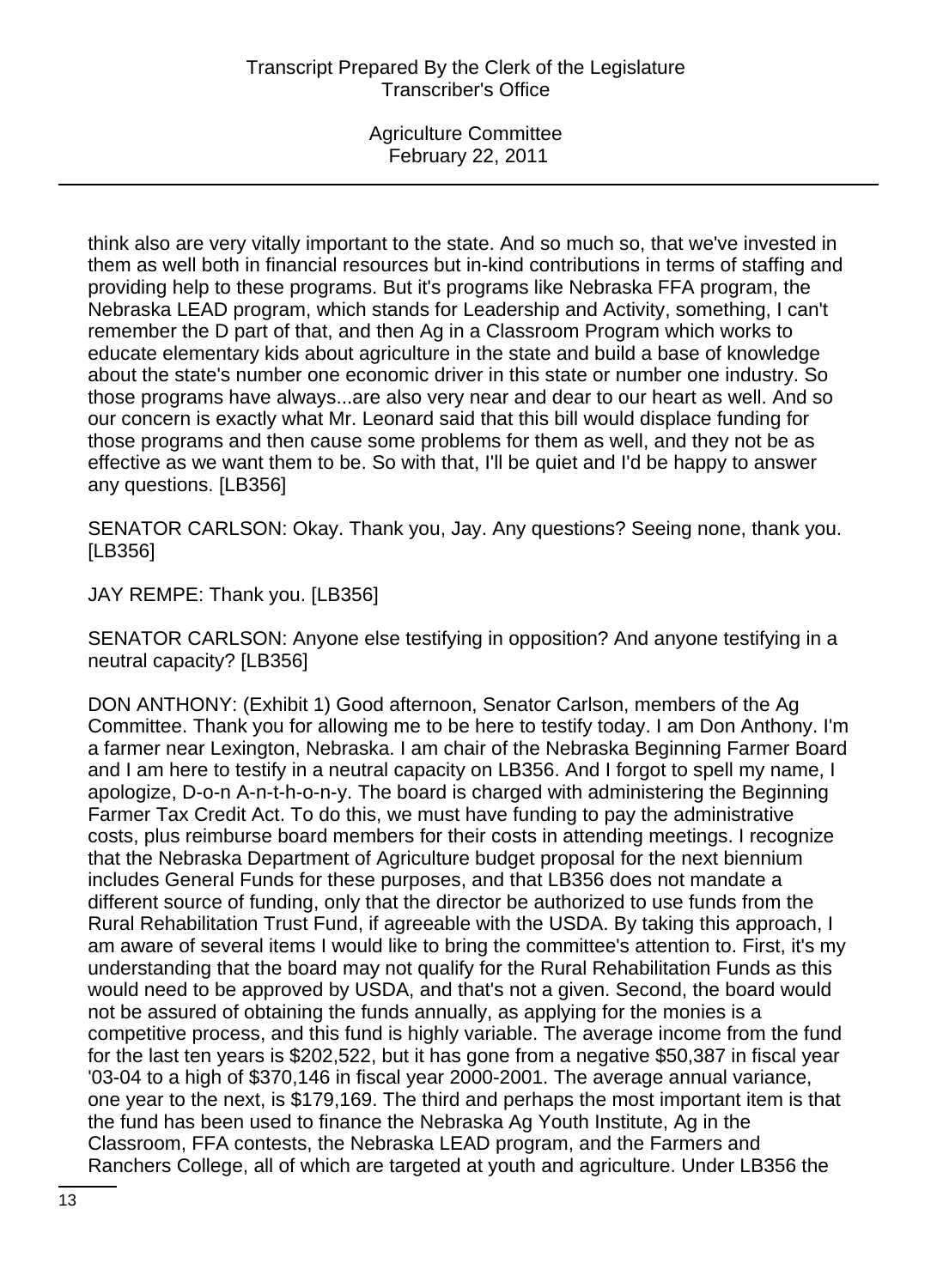Beginning Farmer Board, whose mission is to aid the entry of beginners into agriculture, will be competing for funds against these programs which are designed to educate and interest youth in the industry. Difficult decisions will have to be made as to which programs to fund in a capacity that allows them to fulfill their purpose. In conclusion, I ask that you consider our concerns about the board's qualification for the Rural Rehab Funds, the variability of the funds, and how the usage of the funds might affect other programs if you enact this bill. Thank you. I'd be happy to answer any questions. [LB356]

SENATOR CARLSON: Okay. Thank you. Any questions of Mr. Anthony? What...summarize what the board does. [LB356]

DON ANTHONY: The board oversees the administration of the act. We have applications from beginning farmers for their machinery tax property credit. We have to be sure that the beginning farmers have the required net worth, required education, and...trying to think of the other qualifications, but that they meet the requirements of the act. And then for the landlords that are applying for the property tax credit, we have to be sure that the leases...the biggest problem we have is being sure that the leases guarantee that they are taking a risk in renting to the beginning farmer. That's the purpose of the act is to incent the landowners to take that risk that you inherently have with a beginning farmer. And so we just make sure that these...we have forms and criteria to be sure that we meet the requirements of the act in these applications. [LB356]

SENATOR CARLSON: How many beginning farmers on the average per year do you deal with? [LB356]

DON ANTHONY: I was a little bit prepared for that one. Let me get to the right number here, Senator. It increased dramatically a couple of years ago when we opened up for related parties and raised the net worth a ways. We have run from a low of 5 in 2006 to a high of 126 in '07-08. Last year we had 83 total applications that we went through. [LB356]

SENATOR CARLSON: But if it's total application, 83, how many were you able to help? [LB356]

DON ANTHONY: We had 52 eligible beginning farmers and a total of 88 eligible asset owners that were in the program. Now the program is a three year, so the numbers I give you would include for people in the second and third year. I'm sorry, I don't have a breakout of individual. [LB356]

SENATOR CARLSON: So in terms of total dollars, this might be worth...there's a three multiplier there, then? [LB356]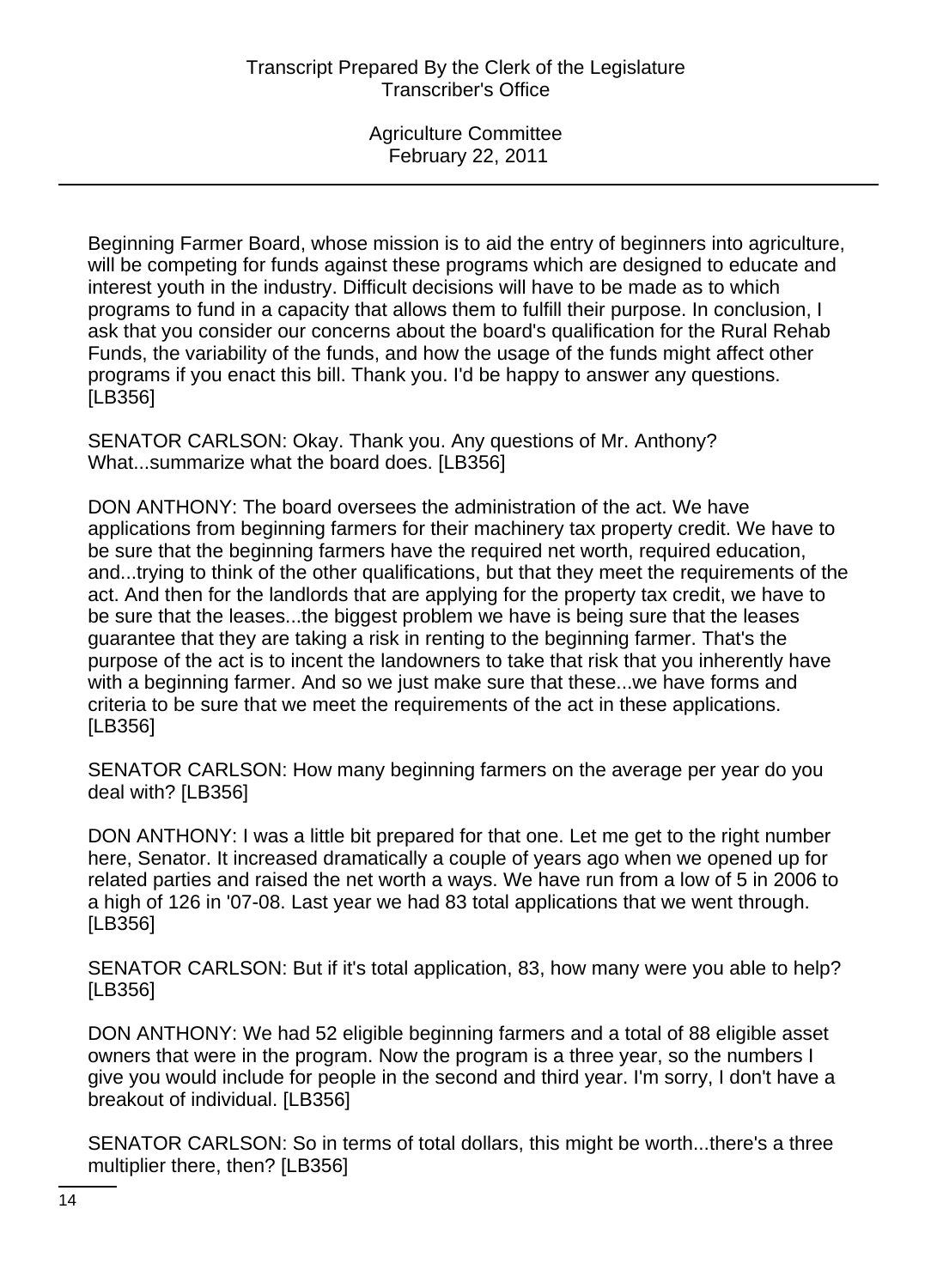DON ANTHONY: Right. For last year the total tax credits paid to owners was \$1,526,899. Let's see...well, we don't have a figure yet on what beginning farmers are getting because that's just implemented a year ago. [LB356]

SENATOR CARLSON: Okay. Okay. Yes, Senator Bloomfield. [LB356]

SENATOR BLOOMFIELD: Thank you. On the Beginning Farmer, I have some issue with the classification I guess. We cash rented the farm out, opened it up for new bids last year, and we had three guys come in under new farmer programs. Their dads were mega farmers with thousands of acres. This guy's going to be out of college in two years. We could blend him in under this, leaves a little suspect of some of it. [LB356]

DON ANTHONY: That's a difficult thing for us to sort out. We do our best. That's all I can say, Senator. We know there's games being played. We do our best to counter them. You know, we have no audit function. We look at the applications and, you know, quite honestly we've seen applications where you'll see a mortgage for, you know, a land mortgage but there will be no offsetting piece of land so we reject it and say...you know, or ask the question, you've got to explain this before we will approve it. But that's...yeah, it is a problem and we do our best. [LB356]

SENATOR BLOOMFIELD: Yeah, thank you. [LB356]

SENATOR CARLSON: Okay. Senator Lathrop. [LB356]

SENATOR LATHROP: Oh, that's very interesting. (Laughter) I learned something today in Ag Committee. I remember when this went through. We just made it a lot easier two years ago, didn't we? Senator Schilz had a bill that relaxed the criteria. [LB356]

DON ANTHONY: Right. [LB356]

SENATOR LATHROP: And now you're telling us today that sometimes...and I didn't realize this, sometimes people are coming in and...the purpose of the Beginning Farmers is to encourage people and provide them with some resources so they can start up on the farm, right? And what you're getting is some people that are second generation folks who have plenty of resources, they're just taking advantage of the program? [LB356]

DON ANTHONY: They are second generation. Senator, I am a fifth generation farmer. I did not have this program when I started, but I have over the years built my equity to buy out one sister and well on the way to buying out the other sister if I don't retire first. So even though they may be second, third generation that doesn't necessarily mean they have the assets in themselves. And we, you know, we try to be sure that they are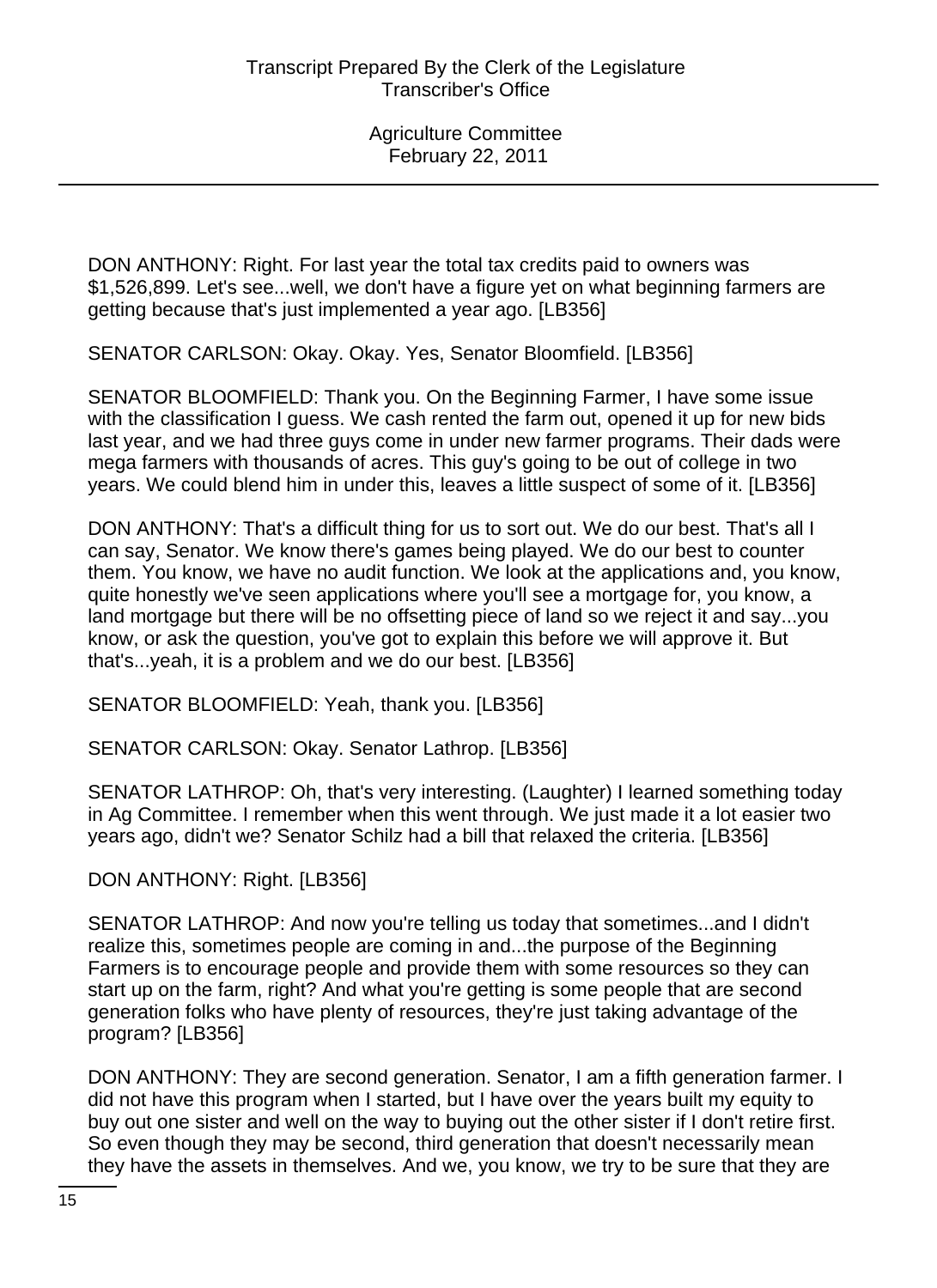at that very beginning stage, but we... [LB356]

SENATOR LATHROP: Do we need to tighten up the criteria so that that's what we're doing? I'm troubled. I'm going to tell you, I'm very troubled to hear what Senator Bloomfield just said because I can remember when this bill passed, or when Schilz bill passed and we made it easier to get, or we appropriated more money or made it easier to get into the program... [LB356]

SENATOR CARLSON: Lifted the net worth. [LB356]

SENATOR LATHROP: Lifted the net worth. We lifted the net worth and I can remember some other things, you know, we're now spending more money on the program as a consequence. And if we have people who are...they're not scamming it, because that would suggest that they don't belong there under the criteria we've set, but if we need to tighten the criteria, I'd be interested in working with somebody on that. Because if they're going into farming anyway and they have the resources anyway, it's a little bit like the children of affluent people getting scholarships based on the fact that they don't have a job. [LB356]

DON ANTHONY: You can draw that analogy. The number that we have, that we have problems with, is very, very small, but it does happen. We do try to catch them the best we can. A bigger problem we have is with landlords not wanting to take the whole risk. They want to figure out a scheme whereby dad backs the beginning farmer up. And those are easily fixed because it says so in the lease. If the lease doesn't say it's to this beginning farmer and this beginning farmer alone, we reject it. You know, one of the problems we also work with is, part of it, we encourage share cropping because that's a shared risk and it helps the beginning farmer. But we convert that to a cash equivalent for purposes of the credits. And we have just been working with Dr. Mark back here to develop a spreadsheet to come up with a uniform price. Because, for example, if you were to have submitted an application last July, you probably would have used a price below \$4 for corn. If you submit it today, you're probably going to use a price north of \$6 and neither one is wrong. So we are working to develop some models and stuff to create standards that they have to fall in or justify why they do not. But it's an ongoing and evolving situation. [LB356]

SENATOR LATHROP: What does the Beginning Farmer Act cost the state of Nebraska each year? [LB356]

DON ANTHONY: Presently, we are...tax credits are getting up to about a million and a half, which is where it was originally projected. For many years, it ran down below \$100,000. In fact, up until we opened it up, it never went over \$100,000. [LB356]

SENATOR LATHROP: What's the most anyone, beginning farmer can get for a credit?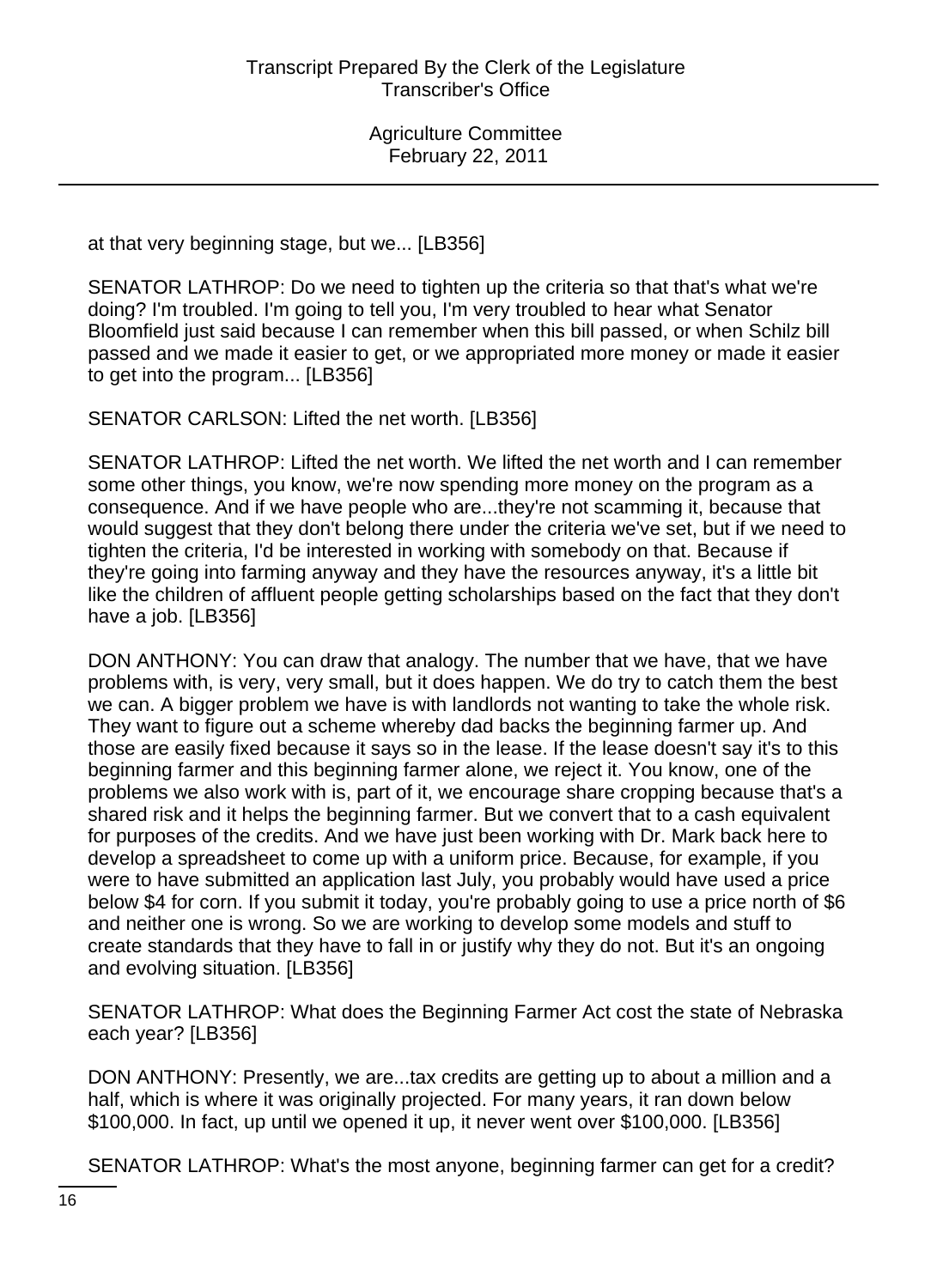[LB356]

DON ANTHONY: I have Marian Beethe here, our administrator, and I'm going to ask her. [LB356]

SENATOR LATHROP: You can ballpark it. I'm not going to hold you to... [LB356]

DON ANTHONY: I honestly could not give that number. Marian, can you help me with this one? [LB356]

SENATOR CARLSON: We're going to have to go by procedures here. She would need to come up and give her name, so. [LB356]

SENATOR LATHROP: Okay. If you don't know, we can... [LB356]

DON ANTHONY: I'm sorry, Senator, I don't have that number. [LB356]

SENATOR LATHROP: Okay. Thank you. [LB356]

SENATOR CARLSON: Senator Brasch. [LB356]

SENATOR BRASCH: Thank you, Chairman. Thank you, Mr. Anthony. I just wanted to, I guess, agree that it's not always as clear as it could be simply and to clarify for Senator Lathrop, I am aware of a few different scenarios or situations where dad is a very healthy 65-year-old and plans on farming until the Good Lord takes him away, which could be 80 years old. There's multiple...or later, 100, or you know, and there are multiple siblings who would love to get into agriculture, but there's not...and so they basically leave the farm operation and they have to start from ground zero. They...and the farms could have quite a bit of debt on them where it's not as it seems sometimes. You know, that could have happened but I think that's probably the exception that there are many young people I'm aware of trying to get into agriculture today. And it's, you know, with combines at \$200,000 and, you know, all the equipment and the startup costs that, you know, having a program like this is very valuable and needed. In our district the average age of today's farmer is 57 years old and we're trying to encourage young farmers. But that situation, you know, may exist, but I know more multiple ones, that even though it's third or fourth generation, the family just cannot afford to hand over the farm to the next generation, and there's competition sometimes between siblings for that farm. Would you agree that could happen? (Laugh) [LB356]

DON ANTHONY: Absolutely, Senator. Thank you. You did a much better job than I did. [LB356]

SENATOR BRASCH: All right. Thank you, Mr. Anthony. Thank you, Chairman. [LB356]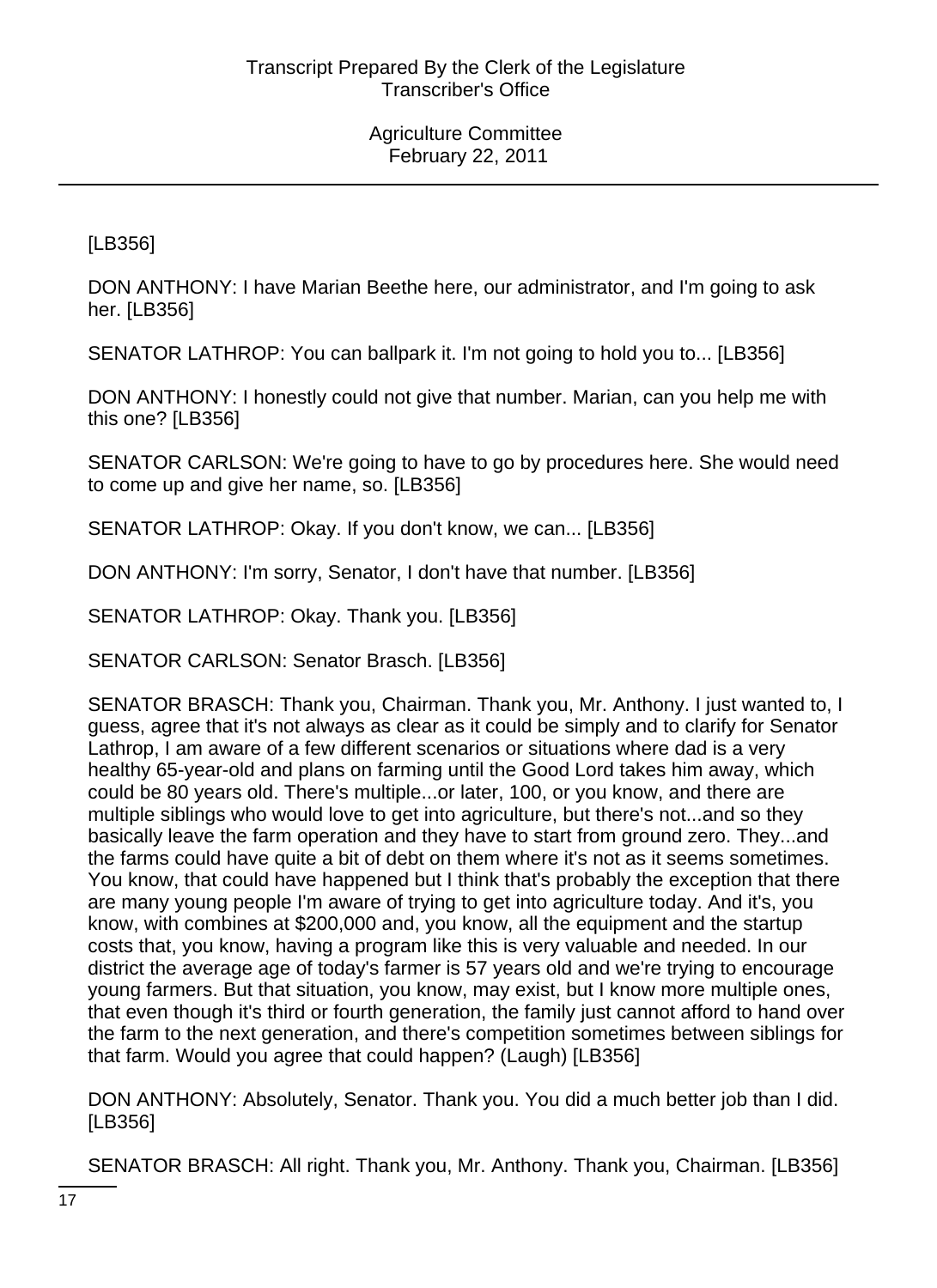SENATOR CARLSON: Okay. Senator Harr. [LB356]

SENATOR HARR: Thank you, Mr. Chairman. And while I can be sympathetic to your comment, my dad was a lawyer. I'm a lawyer. I did not get any help from the state. And I think lawyers provide a benefit to the state. And there's a lot of up-front costs to going to law school. And there wasn't a program out there for...in my situation. So I think, you know, is this good? Yes. But I think we have to be careful and I think it needs to be done in a proper manner. Are we doing it as a proper...and look at what the criterias are and what the qualifications are and make sure there isn't abuse. And you say you guys do a good job filtering it out. I guess is it a formal or is it an informal process that you filter it, is my question? [LB356]

DON ANTHONY: I'm not quite understanding your... [LB356]

SENATOR HARR: You said to Senator Bloomfield that you guys filter out the ones that you think are most suspicious, the applications. [LB356]

DON ANTHONY: We have a set of standards as the applications come in, criteria that they have to fall into that our administrators...if they're not, send them back, say, you know, you don't fall into it. And then they come to the board and we go through them line by line, you know, looking...trying to understand what the operation is and how they're going at it. If we can't understand it, we send it back and said we need more explanation. If we find things that are outside the bounds, they automatically reject them. And that's...it's both a formal and informal in terms of, we have representative of the bankers, we have two ag producers, we have a representative of the Department of Revenue. And you...as you read through them, you get a picture of what's going on for the most part. And if they're really trying to pull something on you, it probably gets muddy somewhere and that's what we look for and try to pick up. [LB356]

SENATOR HARR: Okay. That helps me. Thank you. [LB356]

SENATOR CARLSON: Okay. Good questions. Any other questions? Yes, Senator Lathrop. [LB356]

SENATOR LATHROP: Do we have any idea how many beginning farmers this makes a difference to? In other words, they would never get on the farm or never start their own farm but for this program? [LB356]

DON ANTHONY: Do not have that number. I don't know how you would measure that. We have a number... [LB356]

SENATOR LATHROP: Well, can you answer this? What percentage of people that get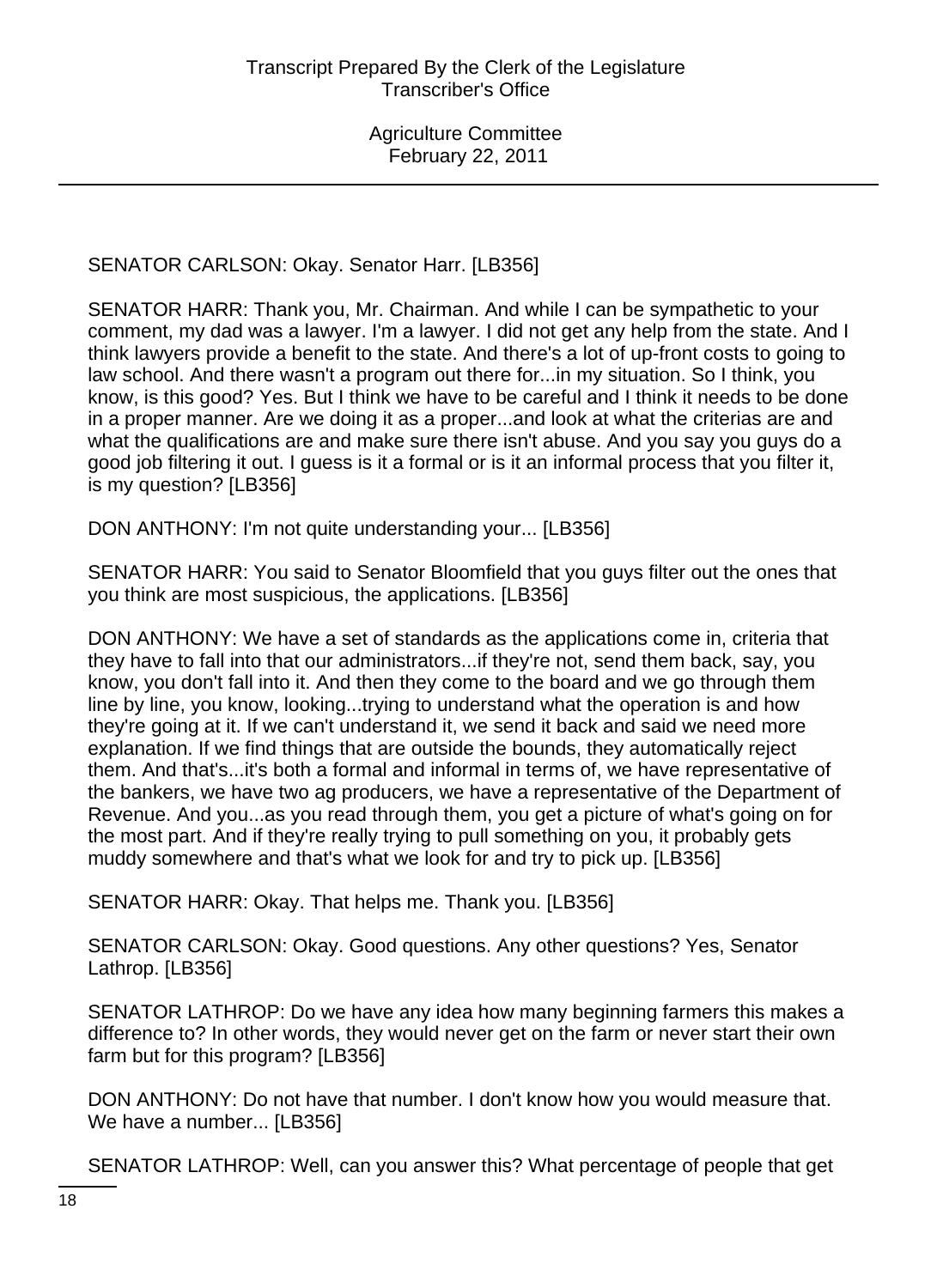a credit under this program each year would have got into farming anyway? [LB356]

DON ANTHONY: They probably would have taken a stab at it. The success rate of it I think would be significantly lower. You know, if you want...my gut feeling is that probably 80 percent of them would have tried it anyway, 80 to 90 percent. I would guess that this act probably increases the success rate by 30 to 40 percent, maybe more than that. It's always a pleasure to have different places that we'll run into people and boy, I got into this and I don't qualify anymore. My net worth is too high. That's just exactly what we're looking for that they've created the growth. [LB356]

SENATOR LATHROP: And my next question may be heresy on the Ag Committee, but the ground is still going to get farmed, isn't it? [LB356]

DON ANTHONY: By someone. [LB356]

SENATOR LATHROP: No, but whether the beginning farmer is there or somebody else, it's not like the ground is going to go unfarmed, am I right? Somebody is going to do the farming. [LB356]

DON ANTHONY: Someone will. [LB356]

SENATOR LATHROP: Okay. Well, it looks like somebody is going to have an answer to my Ag Committee heresy, but...(Laughter) And I'm just trying to understand it because this really, truly is unique. We do not...there's very few things that we offer a credit for and I think we've talked about it, certain credits to try to get internists or family doctors out into rural Nebraska and I understand the social function that serves. And I understand what we're trying to do here so I'm not...I'm just asking questions to make sure I better understand so when this stuff comes around, I'll have the background I need. [LB356]

SENATOR CARLSON: Senator Karpisek has joined us during this discussion, but Senator Larson's got a question. [LB356]

SENATOR LARSON: Senator Lathrop makes a good point that the ground is probably going to be farmed either way, but at the same time would you agree that the number of farmers continues to decline in America? [LB356]

DON ANTHONY: It does. And this is an effort to slow that. [LB356]

SENATOR LARSON: And this is an effort as we are attempting to ensure that we have a sustainable food source throughout the rest of the world that it's important that we educate and help our young farmers as much as possible? [LB356]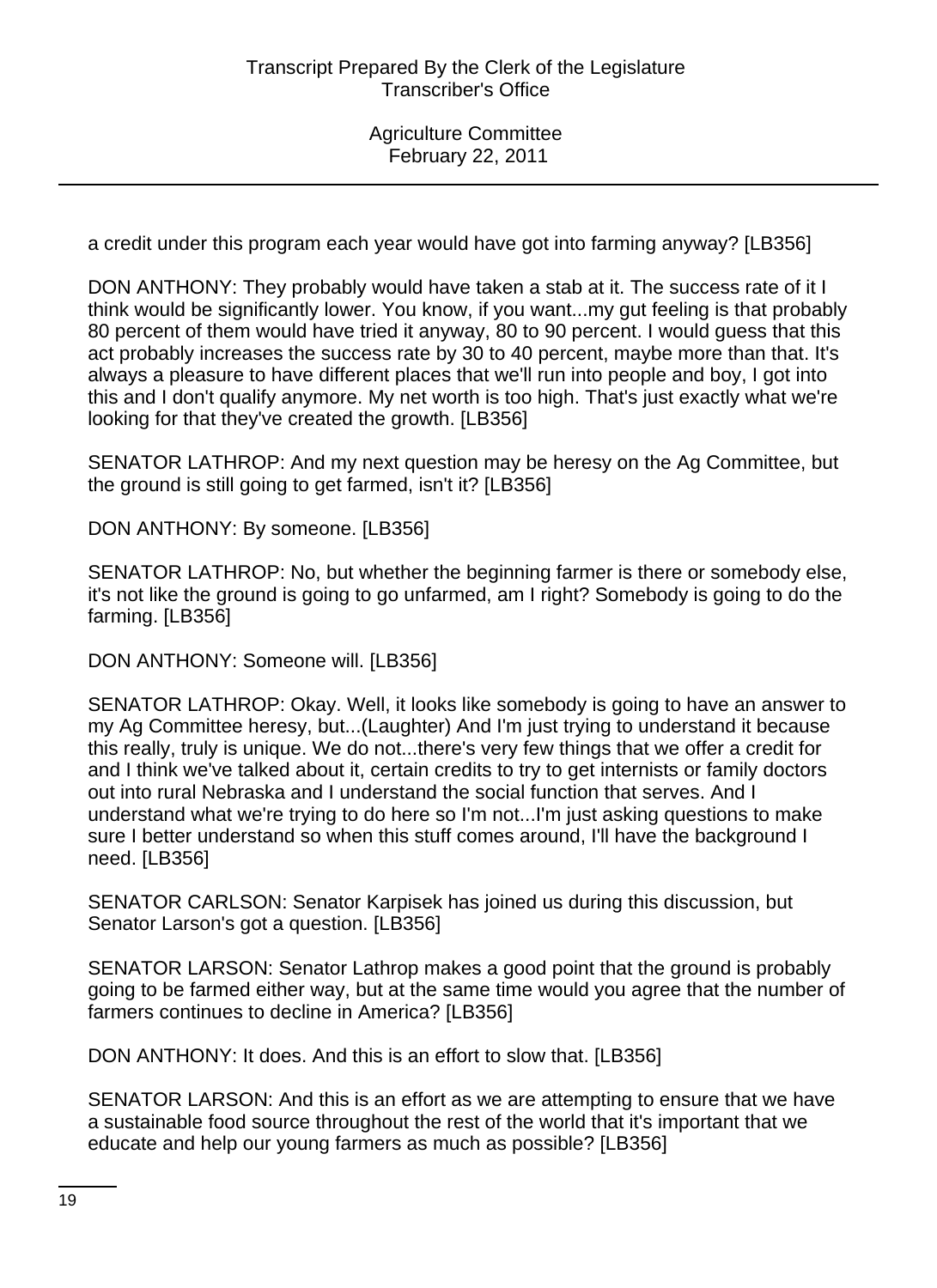## DON ANTHONY: Absolutely. [LB356]

SENATOR LARSON: So this program does have relevance in maintaining well-being for the future of this country and the world? [LB356]

DON ANTHONY: Absolutely. [LB356]

SENATOR LARSON: Thank you. [LB356]

DON ANTHONY: Thank you, Senator. [LB356]

SENATOR CARLSON: Any other questions? I'm going to ask you to give the figure again because as you gave those, I'm sitting here thinking, well, it works because you said that the tax credits were never over \$100,000 for several years until we increased the net worth, and then it's gotten up to \$1.5 million. Well, that's a million and a half lost tax dollars. But it works, where it didn't work before if we didn't have people that could qualify so that combined they never reached \$100,000, just as well not do it. It isn't having any impact. And I guess even a million and a half spread over 80 people isn't a huge amount either. But, any other questions? Okay. You kind of got...oh, Senator Brasch, okay. [LB356]

SENATOR BRASCH: I was going to try and keep it down here. And, Chairman, thank you and thank you, Mr. Anthony, and respectfully, Senator Harr, because I do not want to put lawyers against farmers. (Laughter) [LB356]

SENATOR LATHROP: That's a good idea. [LB356]

SENATOR BRASCH: But I do...but in the sense of law school versus ag school, definitely we need to promote and encourage more people to...in the agricultural industry. And perhaps there are scholarships and mentoring organizations in the bar association and other areas, but I think this is probably one of a few programs that assist starting farmers. And I believe it was recently started out of necessity seeing more people leave the farms and move...and to being lawyers perhaps, (laughter) because of the less risk, less overhead. But respectfully, I thank you, both of you. [LB356]

SENATOR CARLSON: Yeah, we're losing a little control here. Senator Bloomfield. [LB356]

SENATOR BLOOMFIELD: We'll comment more on this probably in Exec Session but I don't disagree that the program needs to exist, but I do think we might want to look at some of the scams that are going on within the program. And I think we can maybe look at that and discuss that more in Exec Session. [LB356]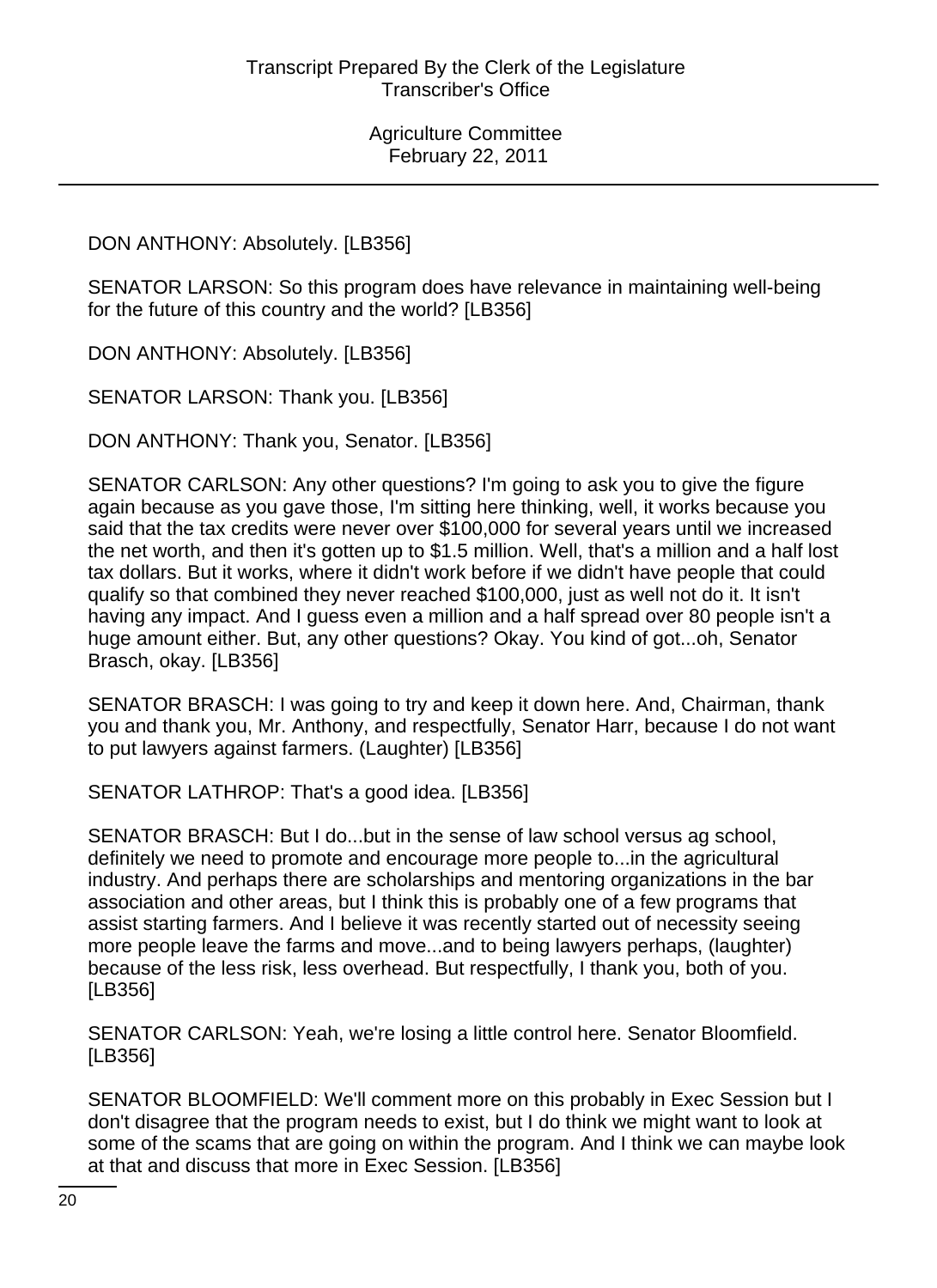SENATOR CARLSON: Okay. Any other questions? Don, we worked you over but thanks for coming. (Laughter) Appreciate your testimony. [LB356]

DON ANTHONY: I thought I had brief testimony. (Laugh) Thank you. [LB356]

SENATOR CARLSON: Anyone else in a neutral position? [LB356]

GREG IBACH: I'm trying to jot a few notes down in case you ask me some of the same questions. Senator Carlson and members of the Agriculture Committee, my name is Greg Ibach, G-r-e-g I-b-a-c-h, and I am the director of the Nebraska Department of Agriculture. I'm here testifying on LB356 in a neutral capacity. The intent of LB356 is for the department to seek funds, seek approval from USDA to authorize the use of Rural Rehabilitation Funds to fund expenditures in administrating the Beginning Farmer Tax Credit Program. This program is currently a general funded program in which our agency's base General Fund appropriation is approximately \$45,000. As background, the Rural Rehabilitation Funds originated in 1929 in reaction to the Great Depression. The federal government established rural rehabilitation corporations in each state to assist the agriculture industry. In 1937 USDA dissolved the corporations, took back the funds, and up through 1971 administered the funds for the states. In 1971 USDA executed a liquidation agreement that permitted the remaining assets to be returned to states for administration by the individual states. The Nebraska Legislature enacted legislation to accept the provisions of the liquidation agreement and the Director of Agriculture was designated as the official to represent the state of Nebraska in the administration of funds. The original use agreement provided for six uses of the fund, but it has been amended over the years to address emerging issues. In my opinion, the Nebraska Department of Agriculture has been a good steward of these dollars maintaining principal in a manner that ensures an ongoing investment...source of investment income. Other states have not been as dedicated and no longer have access to these funds. There are criterion in which the use agreement on how these funds can be invested...in the use agreement on how these funds may be invested and the investments are handled by the State Investment Council. In the 2000-2003 time period, earnings on the assets were in excess of \$300,000 annually. However, in the past few years total earnings have averaged far less than that. We have prioritized the use of these funds over the past decade for projects that enable our youth and young adults to acquire knowledge and skills that will assist them in becoming active, productive participants in our agricultural industry. To that end we have devoted a significant portion of the funds to the Nebraska Agricultural Youth Council for the Nebraska Agricultural Youth Institute, a week-long seminar held in Lincoln each summer for 120 high school juniors and seniors interested in agriculture. Other major projects funded are in Ag in the Classroom, FFA leadership development, Leadership Education Agricultural Development or LEAD, and the Nebraska Young Farmer and Rancher Training Program. If we seek and gain approval of an amendment to use...to